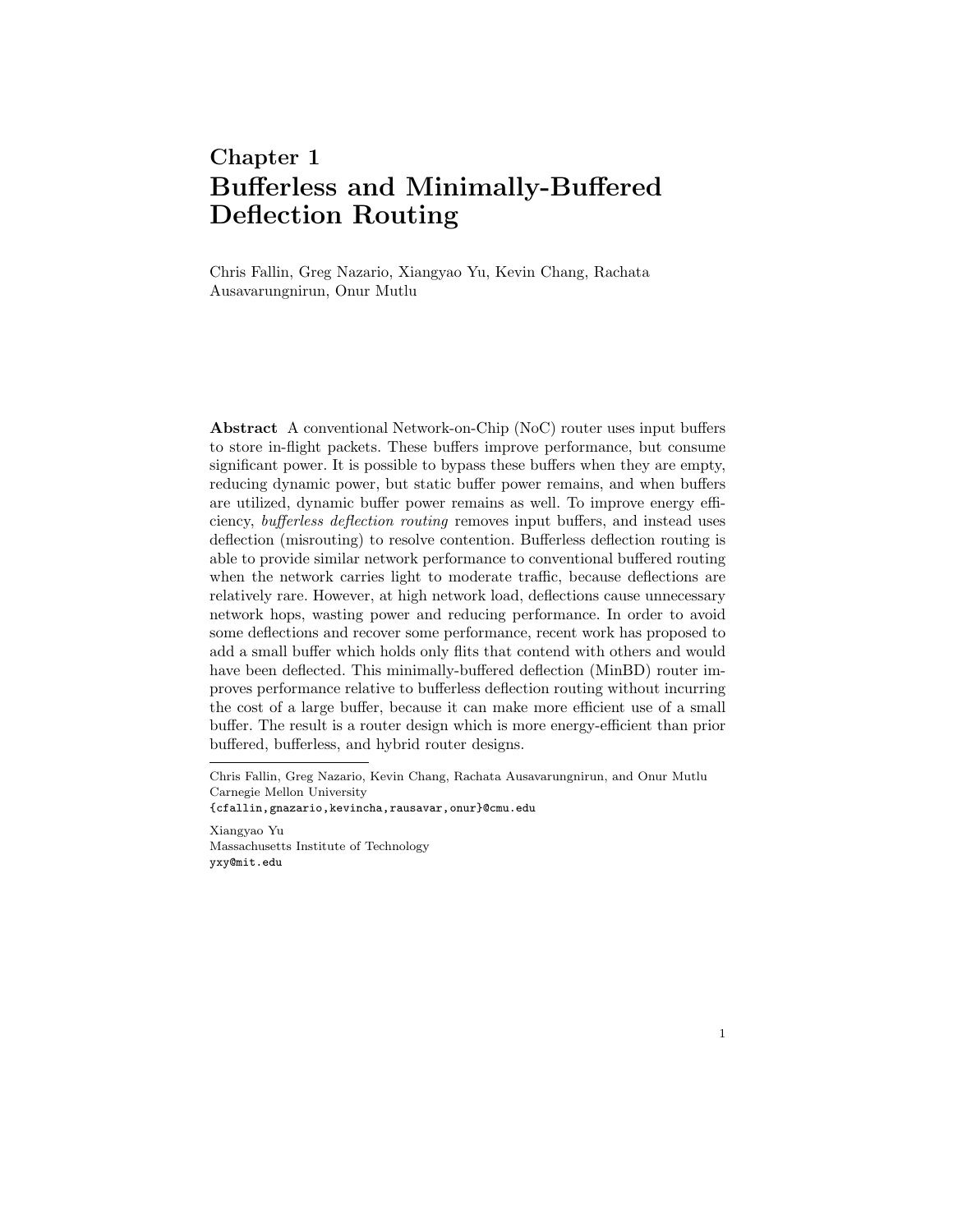#### 1.1 Introduction

A network-on-chip is a first-order component of current and future multicore and manycore CMPs (Chip Multiprocessors) [12], and its design can be critical for system performance. As core counts continue to rise, NoCs with designs such as 2D-mesh (e.g., Tilera [51] and Intel Terascale [28]) are expected to become more common to provide adequate performance scaling. Unfortunately, packet-switched NoCs are projected to consume significant power. In the Intel Terascale 80-core chip, 28% of chip power is consumed by the NoC [28]; for MIT RAW, 36% [46]; for the Intel 48-core SCC, 10% [6]. NoC energy efficiency is thus an important design goal [4, 5].

Mechanisms have been proposed to make conventional input-buffered NoC routers more energy-efficient (i.e., use less energy per unit of performance). For example, bypassing empty input buffers [37, 50] reduces some dynamic buffer power, but static power remains.<sup>1</sup> Such bypassing is also less effective when buffers are not frequently empty. Bufferless deflection routers [17, 38] remove router input buffers completely (hence eliminating their static and dynamic power) to reduce router power. When two flits<sup>2</sup> contend for a single router output, one must be deflected to another output. Thus, a flit never requires a buffer in a router. By controlling which flits are deflected, a bufferless deflection router can ensure that all traffic is eventually delivered. Removing buffers yields simpler and more energy-efficient NoC designs: e.g., CHIPPER [17] reduces average network power by 54.9% in a 64-node system compared to a conventional buffered router.

Unfortunately, at high network load, deflection routing reduces performance and efficiency. This is because deflections occur more frequently when many flits contend in the network. Each deflection sends a flit further from its destination, causing unnecessary link and router traversals. Relative to a buffered network, a bufferless network with a high deflection rate wastes energy, and suffers worse congestion, because of these unproductive network hops. In contrast, a buffered router is able to hold flits (or packets) in its input buffers until the required output port is available, incurring no unnecessary hops. Thus, a buffered network can sustain higher performance at peak load, but at the cost of large buffers, which can consume significant power and die area.

The best interconnect design would obtain the energy efficiency of the bufferless approach with the high performance of the buffered approach. Neither purely bufferless deflection routing nor conventional input-buffered routing satisfy this goal. Ideally, a router would contain only a small amount of

<sup>1</sup> One recent estimate indicates that static power (of buffers and links) could constitute 80–90% of interconnect power in future systems [7].

<sup>&</sup>lt;sup>2</sup> In a conventional bufferless deflection network, *flits* (several of which make up one packet) are independently routed, unlike most buffered networks, where a packet is the smallest independently-routed unit of traffic.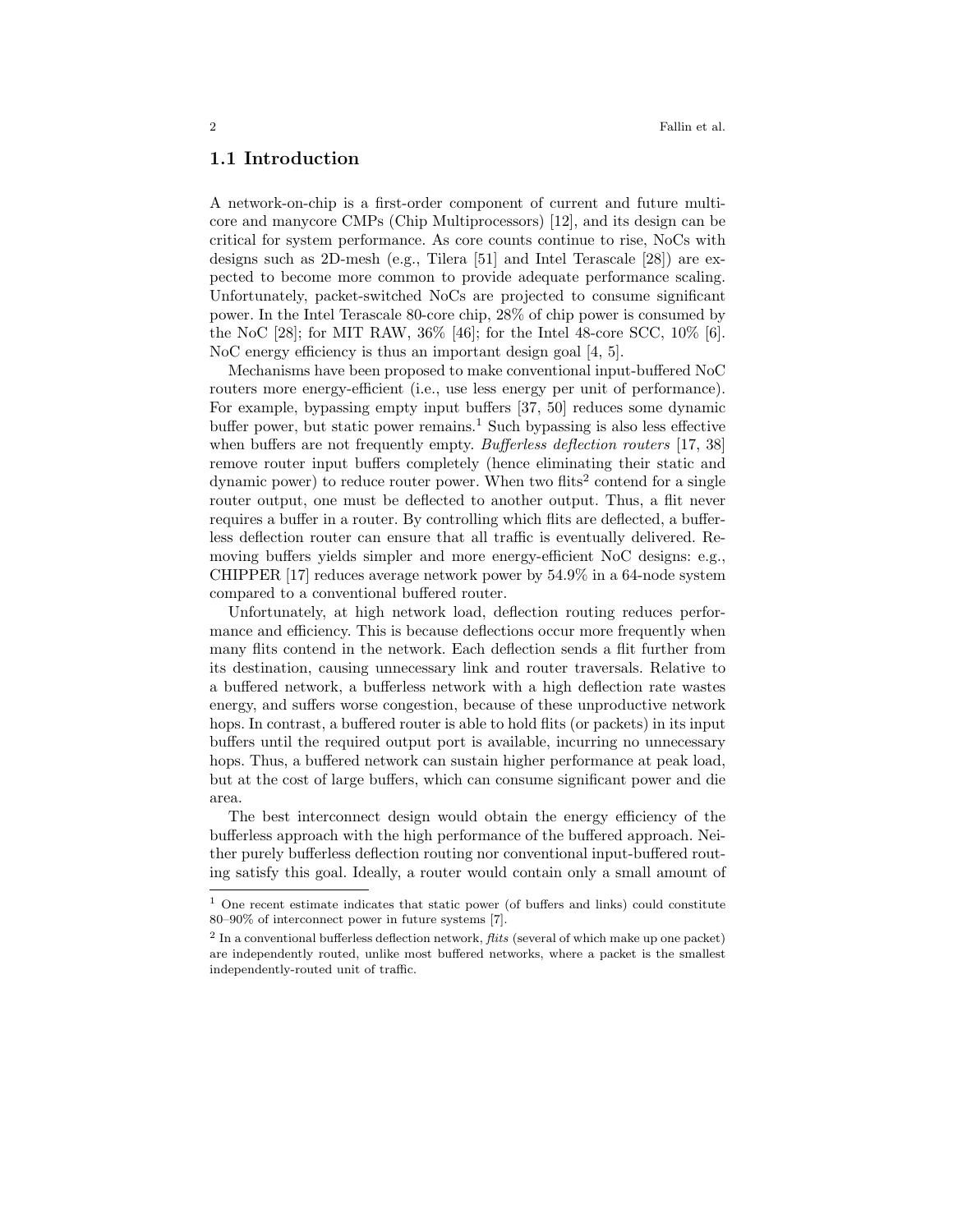buffering, and would use this buffer space only for those flits that actually require it, rather than all flits that arrive.

In this chapter, we discuss minimally-buffered deflection routing (MinBD) [20], a router design which combines both bufferless and buffered paradigms in a fine-grained and efficient way. MinBD uses deflection routing, but also incorporates a small buffer. The router does not switch between modes, but instead, always operates in a minimally-buffered deflection mode, and can buffer or deflect any given flit. When a flit first arrives, it does not enter a buffer, but travels straight to the routing logic. If two flits contend for the same output, the routing logic chooses one to deflect, as in a bufferless router. However, the router can choose to buffer up to one deflected flit per cycle rather than deflecting it. This fine-grained buffering-deflection hybrid approach significantly reduces deflection rate (by 54% [20]), and improves performance, as we show. It also incurs only a fraction of the energy cost of a conventional buffered router, because only a relatively small fraction of flits are buffered (20% of all flits). MinBD provides higher energy efficiency while also providing high performance, compared to a comprehensive set of baseline router designs. In this chapter, we will discuss:

- Bufferless deflection routing [17, 38], which uses deflection in place of buffering to resolve contention between flits. We will introduce the basic design of the BLESS [38] and CHIPPER [17] routers, and discuss the deflection arbitration, livelock freedom, and packet reassembly problems associated with bufferless routing.
- A new NoC router, *MinBD* (minimally-buffered deflection routing) [20], that combines deflection routing with minimal buffering. The router performs deflection routing, but can choose to buffer up to one flit per cycle in a small side buffer, which significantly reduces deflection rate and enhances performance compared to a pure bufferless design while requiring smaller buffer space than a conventional input-buffered design.
- An evaluation of MinBD against aggressive NoC router baselines: a twocycle virtual channel buffered router [11] with empty buffer bypassing [37, 50] at three buffer capacities (with a sensitivity analysis over many more configurations), CHIPPER [17], and a hybrid bufferless-buffered design, AFC [29], with SPEC CPU2006 [45] multiprogrammed workloads on 16 and 64-node CMP systems. From our results, we conclude that MinBD has the best energy efficiency over all of these prior design points, while achieving competitive system throughput and logic critical path delay with the input-buffered router (the best-performing baseline) and competitive area and power consumption with the pure-bufferless router (the smallest and most power-efficient baseline).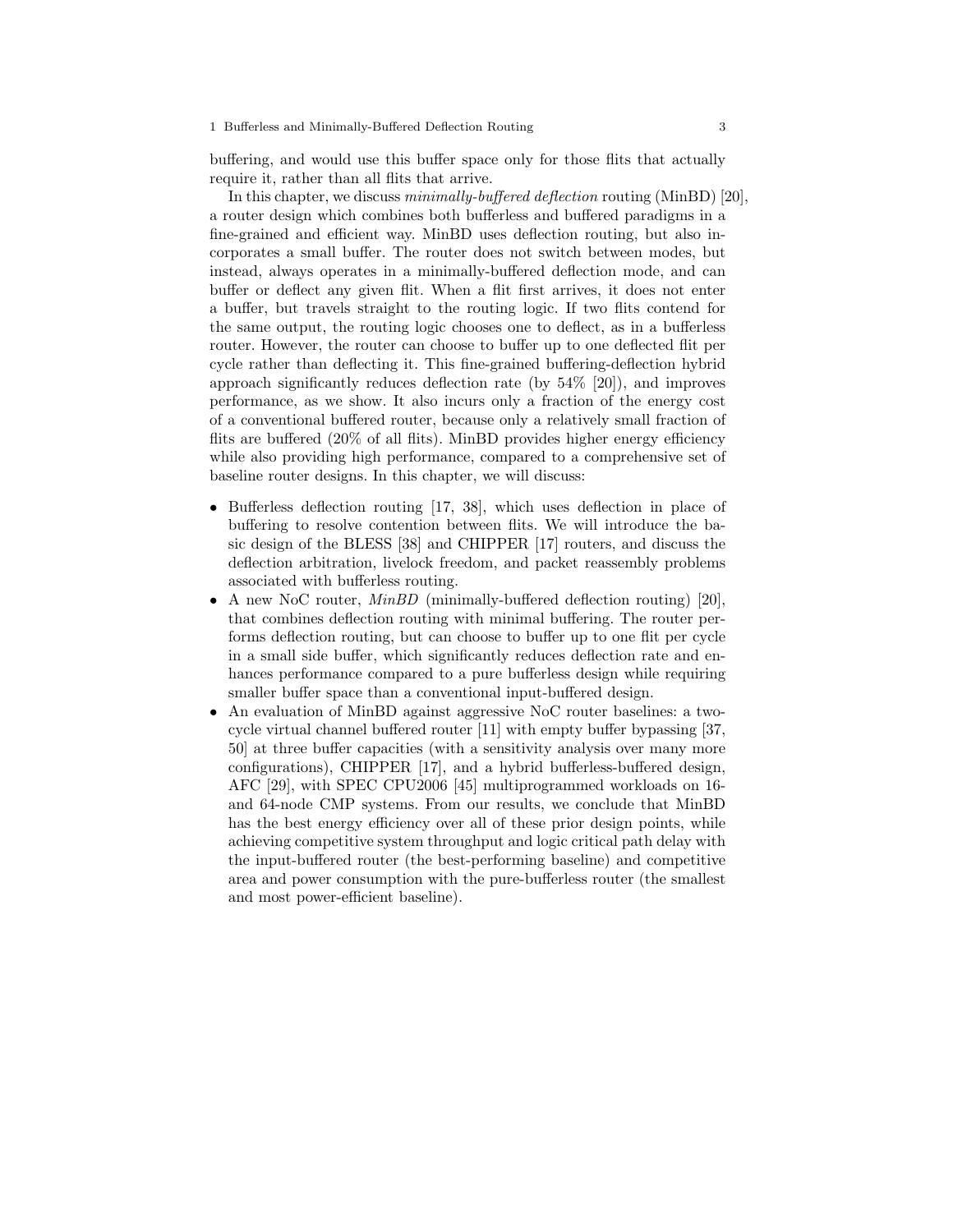

Fig. 1.1 An example Network-on-Chip (NoC)-based system: an on-chip packet-switched network connects nodes which often consist of cores, cache slices, and memory controllers.

#### 1.2 Background

This section provides background on NoC-based cache-coherent CMPs, and on bufferless deflection routing. We assume the reader is familiar with the basic operation of conventional input-buffered routers. The key idea of such routers is to buffer every flit that enters the router from an input port before the flits can arbitrate for output ports. Dally and Towles [11] provide a good reference on these routers.

NoCs in cache-coherent CMPs: On-chip networks form the backbone of memory systems in many recently-proposed and prototyped large-scale CMPs (chip multiprocessors) [46, 28, 51]. Most such systems are cache-coherent shared memory multiprocessors. Packet-switched interconnect has served as the substrate for large cache-coherent systems for some time (e.g., for large multiprocessor systems such as SGI Origin [34]), and the principles are the same in a chip multiprocessor: each core, slice of a shared cache, or memory controller is part of one "node" in the network, and network nodes exchange packets that request and respond with data in order to fulfill memory accesses. A diagram of a typical system is shown in Fig. 1.1. For example, on a miss, a core's private cache might send a request packet to a shared L2 cache slice, and the shared cache might respond with a larger packet containing the requested cache block on an L2 hit, or might send another packet to a memory controller on an L2 miss. CMP NoCs are typically used to implement such a protocol between the cores, caches and memory controllers.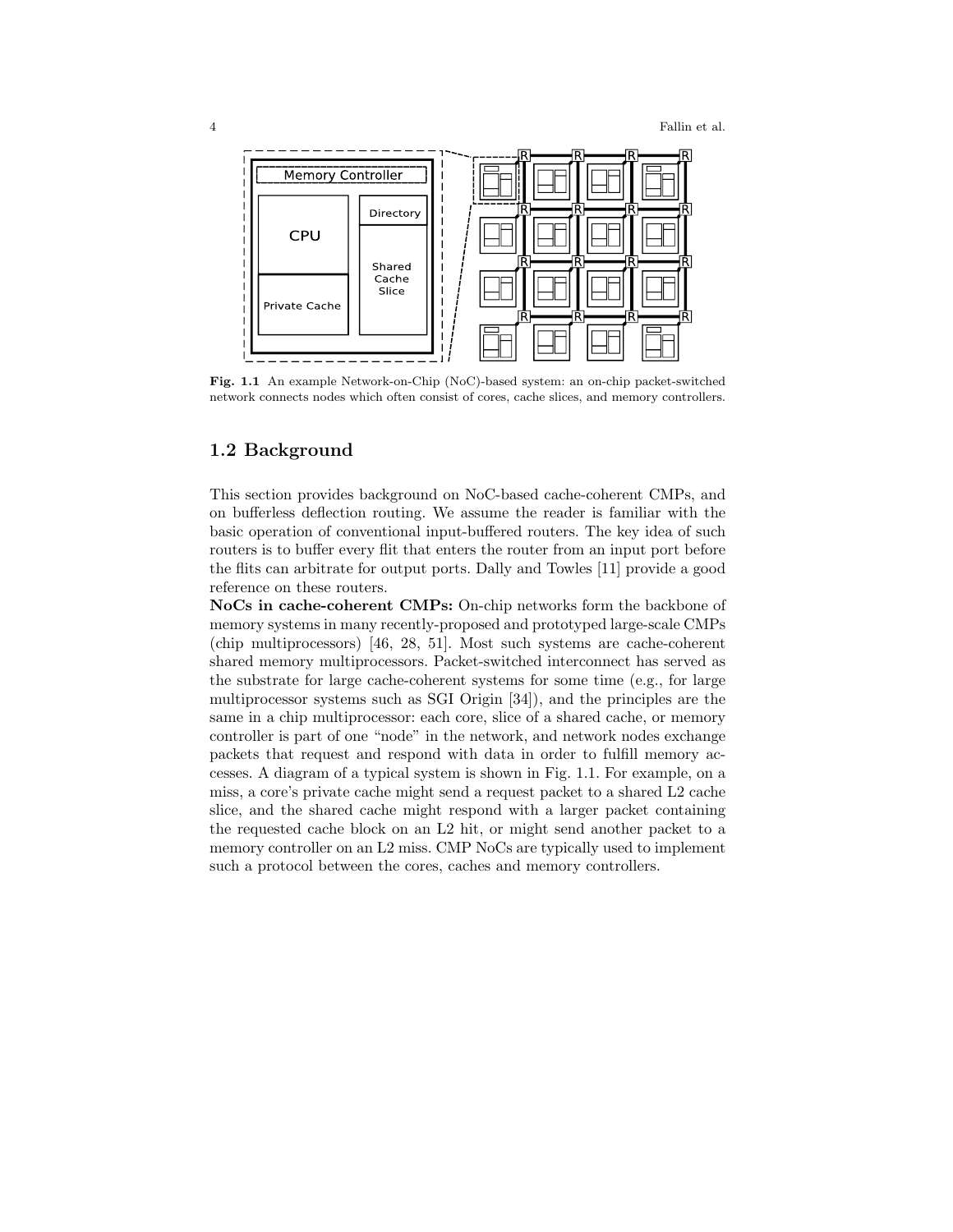#### 1.2.1 Bufferless Deflection Routing in NoCs: BLESS

Bufferless Deflection Routers: Bufferless deflection routing was first proposed by Baran [3]. Bufferless deflection routing operates without in-network buffering. Instead, a unit of traffic continuously moves between network nodes until it reaches its destination. When contention occurs for a network link, a bufferless deflection router sends some traffic to another output link instead, deflecting it. Hence, the use of buffers is replaced by occasional extra link traversals.

Bufferless deflection routing has found renewed interest in NoC design because on-chip wires (hence, network links) are relatively cheap, in contrast to buffers, which consume significant die area and leakage power [4, 5, 7, 29, 38]. Several evaluations of bufferless NoC design [17, 26, 29, 38] have demonstrated that removing the buffers in NoC routers, and implementing a routing strategy which operates without the need for buffers (such as the one we describe below), yield energy-efficiency improvements because occasional extra link traversals due to deflections consume relatively less energy than the dynamic energy used to buffer traffic at every network hop and the static energy consumed whenever a buffer is turned on. (Our motivational experiments in §1.3 demonstrate the performance and energy impact of such a network design in more detail.) Although other solutions exist to reduce the energy consumption of buffers, such as dynamic buffer bypassing [37, 50] (which we also incorporate into our baseline buffered-router design in this chapter), bufferless deflection routing achieves additional savings in energy and area by completely eliminating the buffers.

One recent work proposed BLESS [38], a router design that implements bufferless deflection routing, which we describe here. The fundamental unit of routing in a BLESS network is the  $\text{fit}$ , a packet fragment transferred by one link in one cycle. Flits are routed independently in BLESS.<sup>3</sup> Because flits are routed independently, they must be reassembled after they are received. BLESS assumes the existence of sufficiently-sized reassembly buffers at each node in order to reconstruct arriving flits into packets. (Later work, CHIPPER [17], addresses the reassembly problem explicitly, as we discuss below.)

Deflection Routing Arbitration: The basic operation of a BLESS bufferless deflection router is simple. In each cycle, flits arriving from neighbor routers enter the router pipeline. Because the router contains no buffers, flits are stored only in pipeline registers, and must leave the router at the end of the pipeline. Thus, the router must assign every input flit to some output port. When two flits request the same output port according to their

<sup>3</sup> BLESS' independent flit routing stands in contrast to conventional wormhole or VC (virtual-channel) routing, in which a packet's body flits always follow its head flits: because a deflection can occur in any cycle, any flit in a BLESS network could be separated from the rest of its packet and must carry its own routing information. This is described more fully in Moscibroda and Mutlu [38].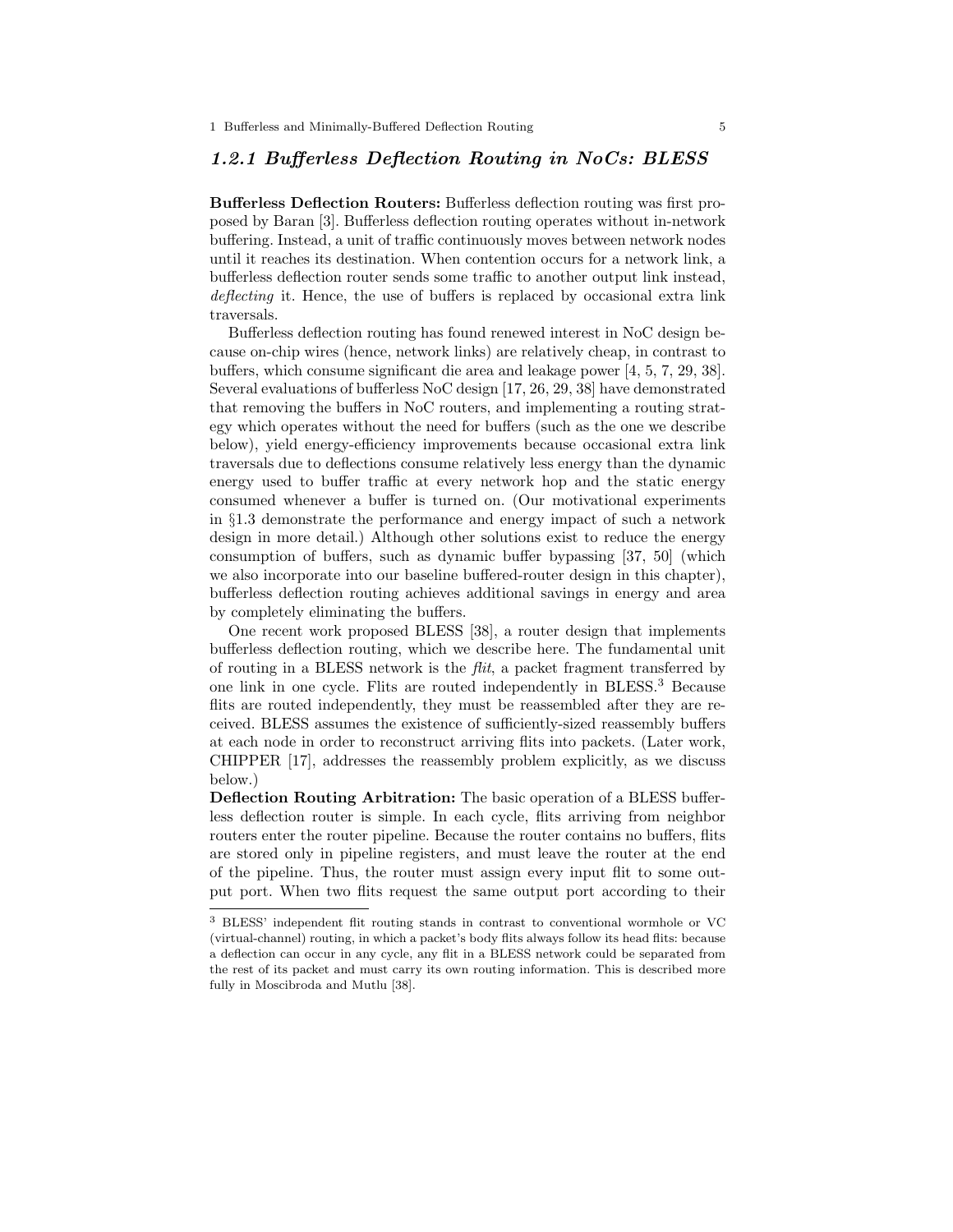ordinary routing function, the router deflects one of them to another port (this is always possible, as long as the router has as many outputs as inputs). BLESS performs this router output port assignment in two stages: flit ranking and port selection [38]. In each cycle, the flits that arrive at the router are first ranked in a priority order (chosen in order to ensure livelock-free operation, as we describe below). At the same time, the router computes a list of productive output ports (i.e., ports which would send the flit closer to its destination) for each flit. Once the flit ranking and each flits' productive output ports are available, the router assigns a port to each flit, starting from the highest-ranked flit and assigning ports to flits one at a time. Each flit obtains a productive output port if one is still available, and is "deflected" to any available output port otherwise. Because there are as many output ports as input ports, and only the flits arriving on the input ports in a given cycle are considered, this process never runs out of output ports and can always assign each flit to some output. Hence, no buffering is needed, because every flit is able to leave the router at the end of the router pipeline.

Livelock freedom in BLESS: Although a BLESS router ensures that a flit is always able to take a network hop to some other router, a deflection takes a flit further from its destination, and such a flit will have to work its way eventually to its destination. In such a network design, explicit care must be taken to ensure that all flits eventually arrive at their destinations (i.e., that no flit circles, or gets stuck, in the network forever). This property is called livelock freedom. Note that conventional virtual channel-buffered routers, which buffer flits at every network hop, are livelock-free simply because they never deflect flits: rather, whenever a flit leaves a router and traverses a link, it always moves closer toward its destination (this is known as *minimal routing* [11]).

BLESS ensures livelock freedom by employing a priority scheme called Oldest-First [38]. Oldest-First prioritization is a total order over all flits based on each flit's age (time it has spent in the network). If two flits have the same age (entered the network in the same cycle), then the tie is broken with other header fields (such as sender ID) which uniquely identify the flit. This total priority order leads to livelock-free operation in a simple way: there must be one flit which is the oldest, and thus has the highest priority. This flit is always be prioritized during flit-ranking at every router it visits. Thus, it obtains its first choice of output port and is never deflected. Because it is never deflected, the flit always moves closer toward its destination, and will eventually arrive. Once it arrives, it is no longer contending with other flits in the network, and some other flit is the oldest flit. The new oldest flit is guaranteed to arrive likewise. Inductively, all flits eventually arrive.

Flit injection and ejection: A BLESS router must inject new flits into the network when a node generates a packet, and it must remove a flit from the network when the flit arrives at its destination. A BLESS router makes a local decision to inject a flit whenever, in a given cycle, there is an empty slot on any of its input ports [38]. The router has an injection queue where flits wait until this injection condition is met. When a node is not able to inject,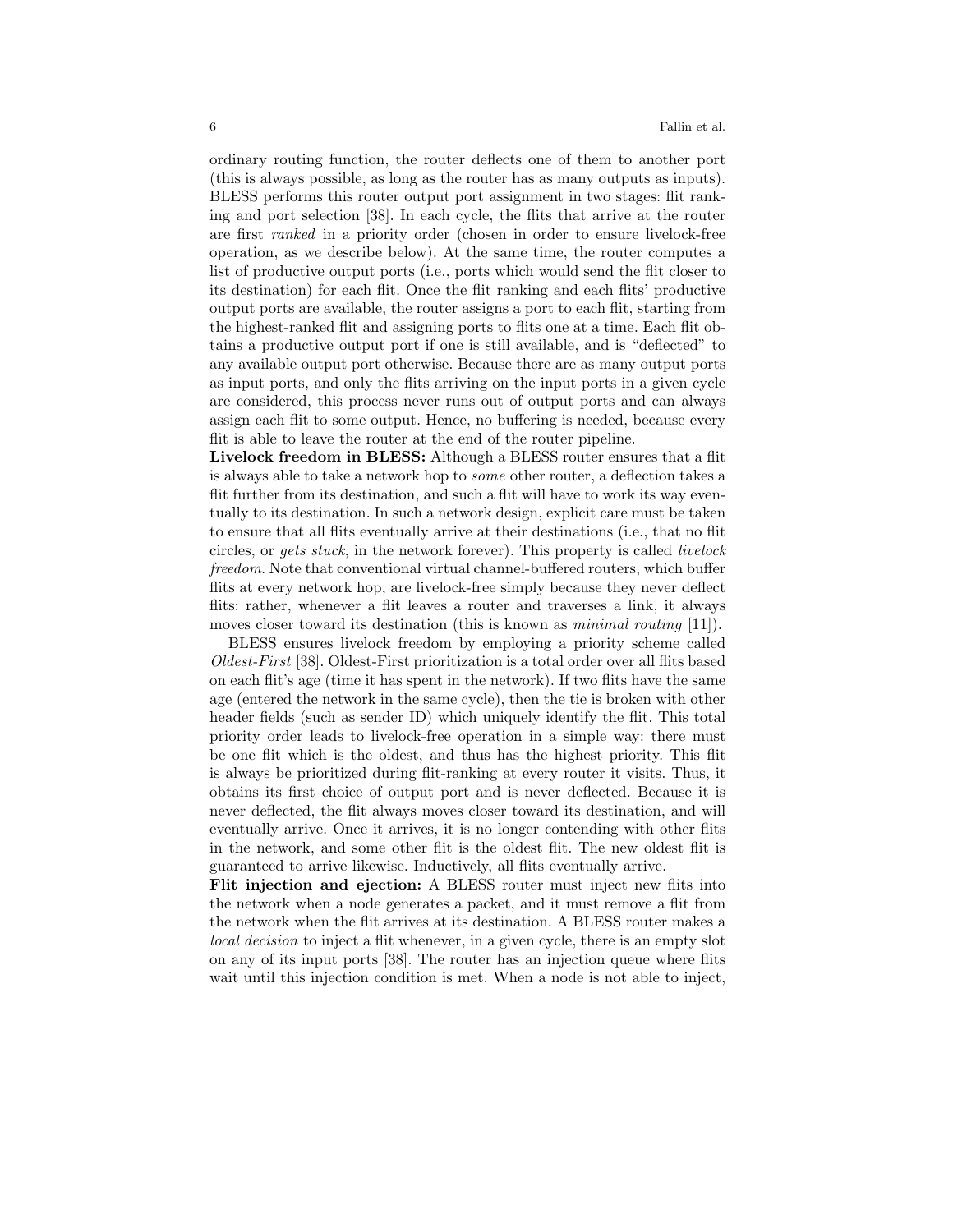it is starved; injection starvation is a useful proxy for network congestion which has been used to control congestion-control mechanisms in bufferless deflection networks [8, 39, 40].

When a flit arrives at its destination router, that router removes the flit from the network and places it in a reassembly buffer, where it waits for the other flits from its packet to arrive. Flits in a packet may arrive in any order because each flit is routed independently, and might take a different path than the others due to deflections. Once all flits in a packet have arrived in that packet's reassembly buffer, the packet is delivered to the local node (e.g., core, cache, or memory controller). A BLESS router can eject up to one flit per cycle from its inputs to its reassembly buffer. Fig. 1.2 depicts the reassembly buffers as well as the injection queue of a node in a BLESS NoC.



Fig. 1.2 Reassembly buffers and injection queue in a BLESS NoC.

## 1.2.2 Low-complexity Bufferless Deflection Routing: CHIPPER

CHIPPER [17], another bufferless deflection router design, was proposed to address implementation complexities in prior bufferless deflection routers (e.g., BLESS). The CHIPPER router has smaller and simpler deflectionrouting logic than BLESS, which leads to a shorter critical path, smaller die area and lower power.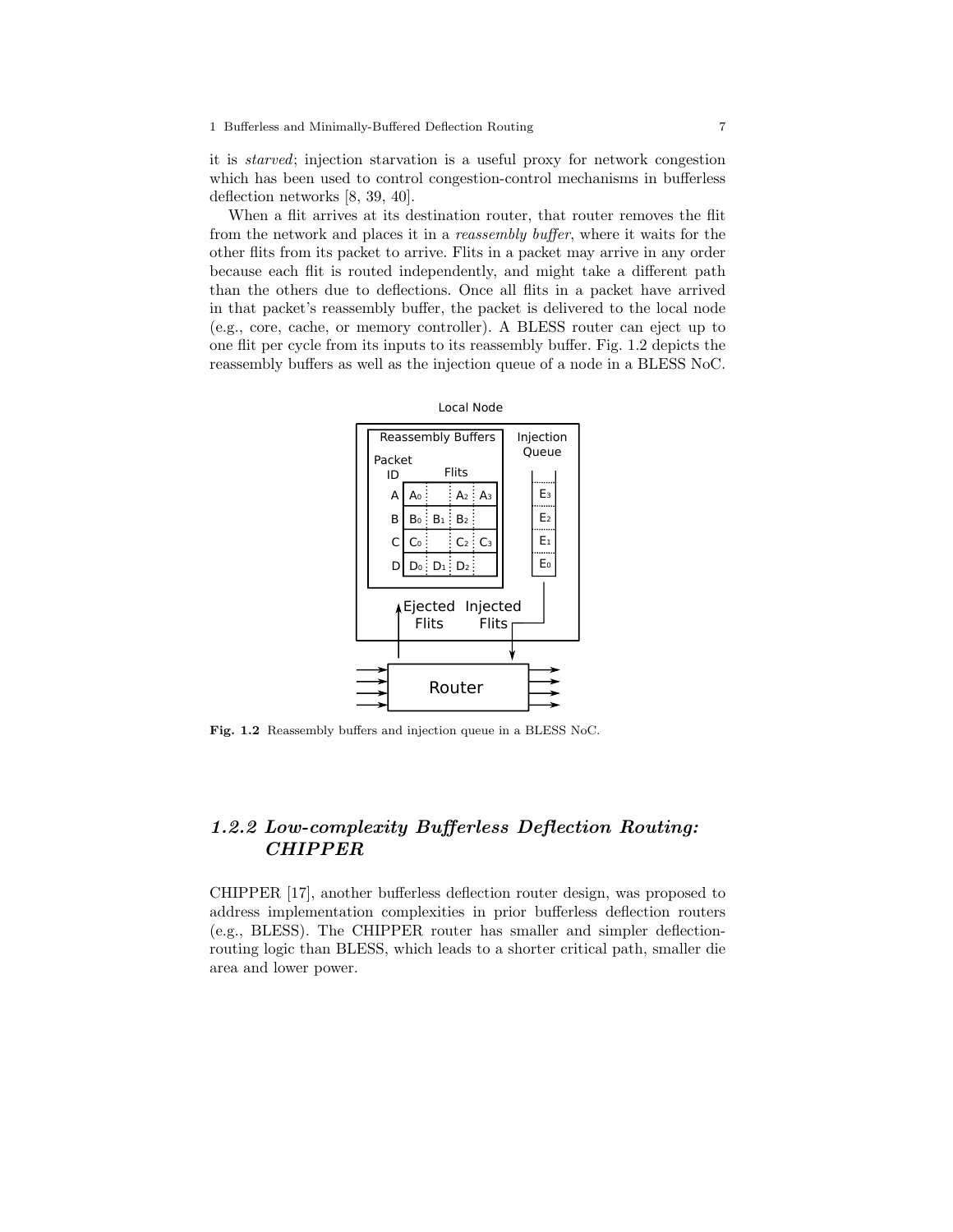#### 1.2.2.1 Problems in BLESS

The Oldest-First age-based arbitration in BLESS leads to slow routers with large hardware footprint [17, 26, 37] for several reasons, which we describe here.

Deflection arbitration: First, implementing deflection arbitration in the way that BLESS specifies leads to complex hardware. Routers that use Oldest-First arbitration must sort input flits by priority (i.e., age) in every cycle. This requires a three-stage sorting network for four inputs. Then, the router must perform port assignment in priority order, giving higher-priority flits first choice. Because a lower-priority flit might be deflected if a higher priority-flit takes an output port first, flits must be assigned output ports sequentially. This sequential port allocation leads to a *long critical path*, hindering practical implementation. This critical path (through priority sort and sequential port allocation) is illustrated in Fig. 1.3.



Fig. 1.3 In BLESS, a priority sort network and sequential port allocation are necessary to implement livelock-free routing, yielding a long critical path.

Packet reassembly: Second, as noted above, BLESS makes use of reassembly buffers to reassemble flits into packets. Reassembly buffers are necessary because each flit is routed independently and may take a different path than the others in a packet, arriving at a different time. Moscibroda and Mutlu [38] evaluate bufferless deflection routing assuming an infinite reassembly buffer, and report maximum buffer occupancy.

However, with a finite reassembly buffer that is smaller than a certain size, deadlock will occur in the worst case (when all nodes send a packet simultaneously to a single node). To see why this is the case, observe the example in Fig. 1.4 (figure taken from Fallin et al. [17]). When a flit arrives at the reassembly buffers in Node 0, the packet reassembly logic checks whether a reassembly slot has already been allocated to the packet to which this flit belongs. If not, a new slot is allocated, if available. If the packet already has a slot, the flit is placed into its proper location within the packet-sized buffer. When no slots are available and a flit from a new packet arrives, the reassembly logic must prevent the flit from being ejected out of the network. In the worst case, portions of many separate packets arrive at Node 0, allocating all its slots. Then, flits from other packets arrive, but cannot be ejected, because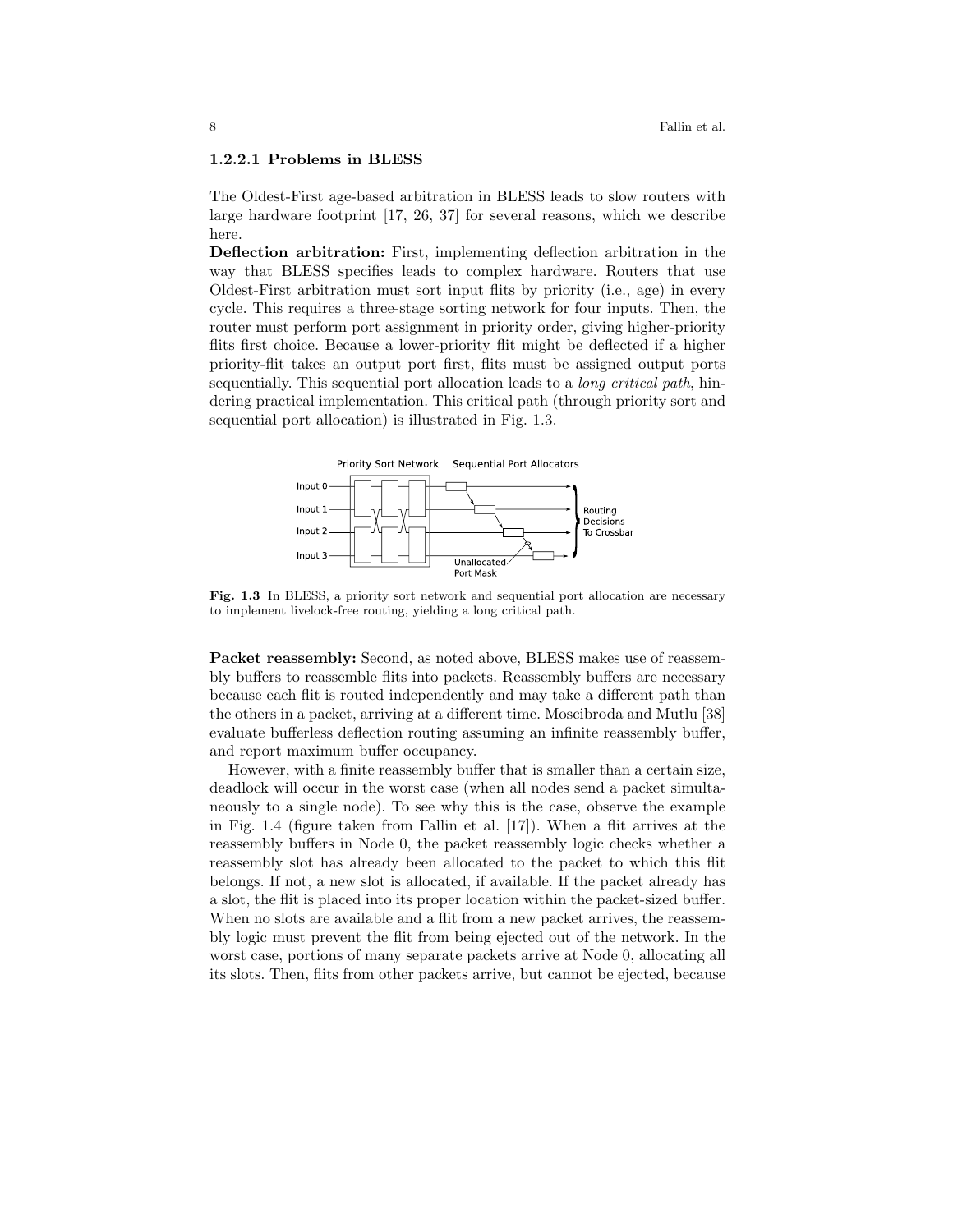

Fig. 1.4 Deadlock due to reassembly-buffer overflow in bufferless routing.

no reassembly slots are free. These flits remain in the network, deflecting and retrying ejection. Eventually, the network will fill with these flits. The flits which are required to complete the partially-reassembled packets may have not yet been injected at their respective sources, and they cannot be injected, because the network is completely full. Thus, deadlock occurs. Without a different buffer management scheme, the only way to avoid this deadlock is to size the reassembly buffer at each node for the worst case when all other nodes in the system send a packet to that node simultaneously. A bufferless deflection router implementation with this amount of buffering would have significant overhead, unnecessarily wasting area and power. Hence, an explicit solution is needed to ensure deadlock-free packet reassembly in practical designs.

#### 1.2.2.2 CHIPPER: A Low-complexity Bufferless Deflection Router

We now outline the operation of CHIPPER [17], a bufferless deflection router design which makes bufferless deflection routing practical by providing for low-cost deflection arbitration and packet reassembly.

Golden Packet-based deflection arbitration: A bufferless deflection router must ensure that the network has *livelock freedom* by providing a strong guarantee that any flit eventually arrives at its destination. BLESS ensured that any flit arrives by enforcing a *total priority order* among all flits, such that the highest-priority (oldest) flit is delivered, then another flit attains the highest priority (becomes the oldest). However, enforcing a total priority order creates significant complexity in a BLESS router (as we described above).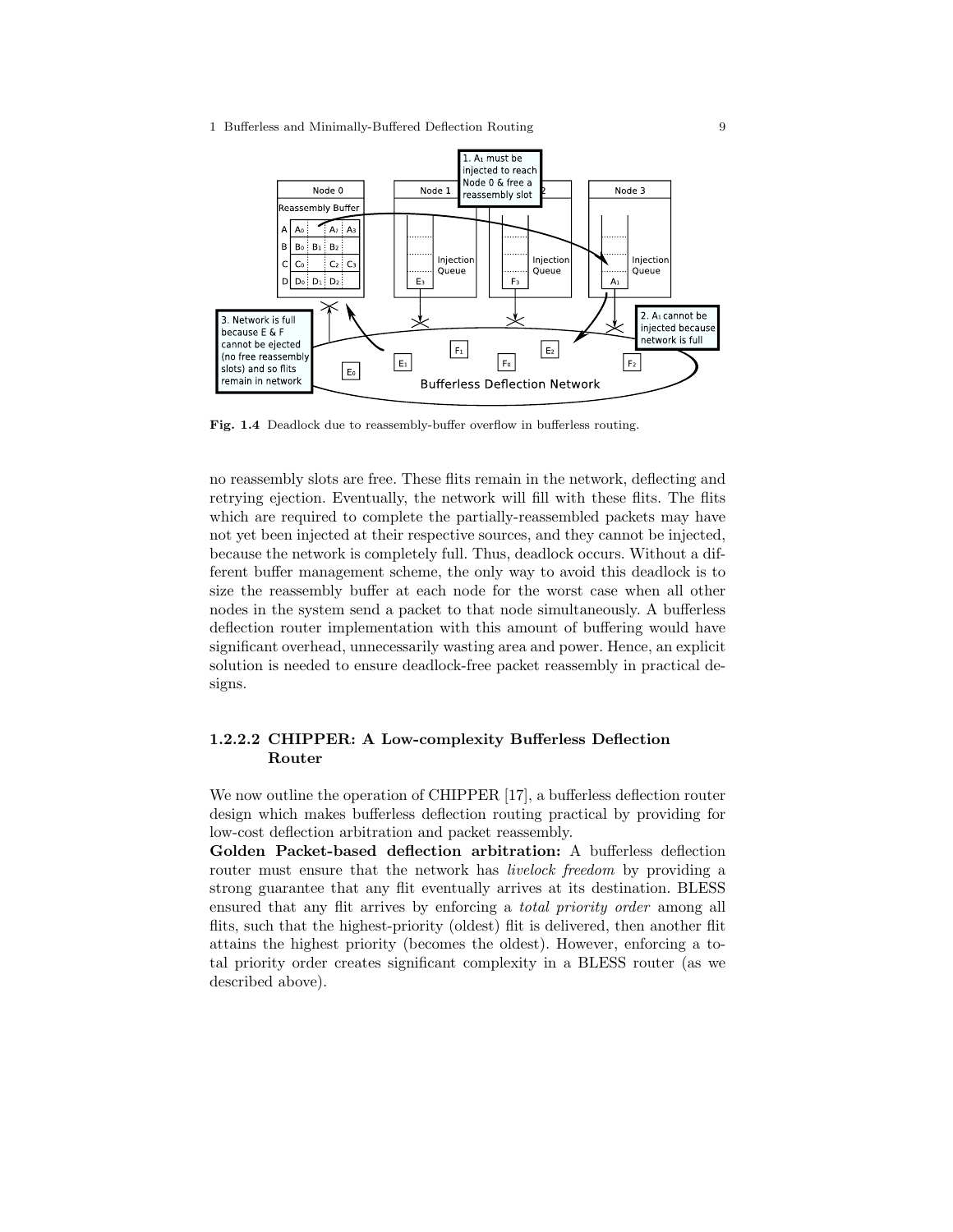The CHIPPER router design starts from the observation that *minimal* livelock-free routing requires only that one flit is prioritized until it arrives, and that any flit is eventually chosen to be this specially-prioritized flit if it remains in the network long enough. This priority scheme is called Golden Packet, and it allows the CHIPPER router to use a simpler design than the BLESS router.

The Golden Packet priority scheme globally prioritizes one packet in the network at a time. Flits in this packet (which we call *golden flits*) are prioritized over other flits in the network. (Within the packet, ties are broken by the flit sequence number within the packet.) The prioritization rules are shown in Ruleset 1. When a packet becomes the Golden Packet, it remains so for a *golden epoch*, which is set to a length  $L$  that is long enough so that the packet can reach any destination in the network from any source.

The Golden Packet is chosen *implicitly* (i.e., without the need for all routers to explicitly coordinate their choice). The CHIPPER network can uniquely name any packet with a *packet ID* (e.g., source ID and cache-miss MSHR number, or some other transaction identifier). One packet ID is designed as golden based on a predefined function of the current time (in clock cycles).<sup>4</sup> In particular, the packet ID which is currently golden is incremented once every  $L$  cycles (the golden epoch), and wraps around when all possible packet IDs have each been designated as golden for the length of a golden epoch. In this way, any packet eventually becomes golden if it remains in the network long enough.

| Golden Tie: If two flits are golden, the lower-numbered flit (first in golden packet)<br>wins.<br>Golden Dominance: If one flit is golden, it wins over any non-golden flit.<br><b>Common Case:</b> Contests between two non-golden flits are decided pseudo-randomly. | <b>Ruleset 1 Golden Packet Prioritization Rules</b> |  |  |  |  |  |  |  |
|------------------------------------------------------------------------------------------------------------------------------------------------------------------------------------------------------------------------------------------------------------------------|-----------------------------------------------------|--|--|--|--|--|--|--|
|                                                                                                                                                                                                                                                                        |                                                     |  |  |  |  |  |  |  |
|                                                                                                                                                                                                                                                                        |                                                     |  |  |  |  |  |  |  |
|                                                                                                                                                                                                                                                                        |                                                     |  |  |  |  |  |  |  |
|                                                                                                                                                                                                                                                                        |                                                     |  |  |  |  |  |  |  |

The most important consequence of Golden Packet is that each router only needs to correctly route the highest-priority flit. This is sufficient to ensure that the first outstanding flit of the Golden Packet is delivered within L cycles. Because the packet will periodically become Golden until delivered, all of its flits are guaranteed delivery.

Because Golden Packet prioritization provides livelock freedom as long as the highest-priority flit is correctly routed, the deflection routing (arbitration) logic does not need to sequentially assign each flit to the best possible port, as the BLESS router's deflection routing logic does (Fig. 1.3). Rather, it only needs to recognize a golden flit, if one is present at the router inputs, and route that flit correctly if present. All other deflection arbitration is besteffort. Arbitration can thus be performed more quickly with simpler logic.

<sup>4</sup> CHIPPER assumes that all routers are in a single clock domain, hence can maintain synchronized golden packet IDs simply by counting clock ticks.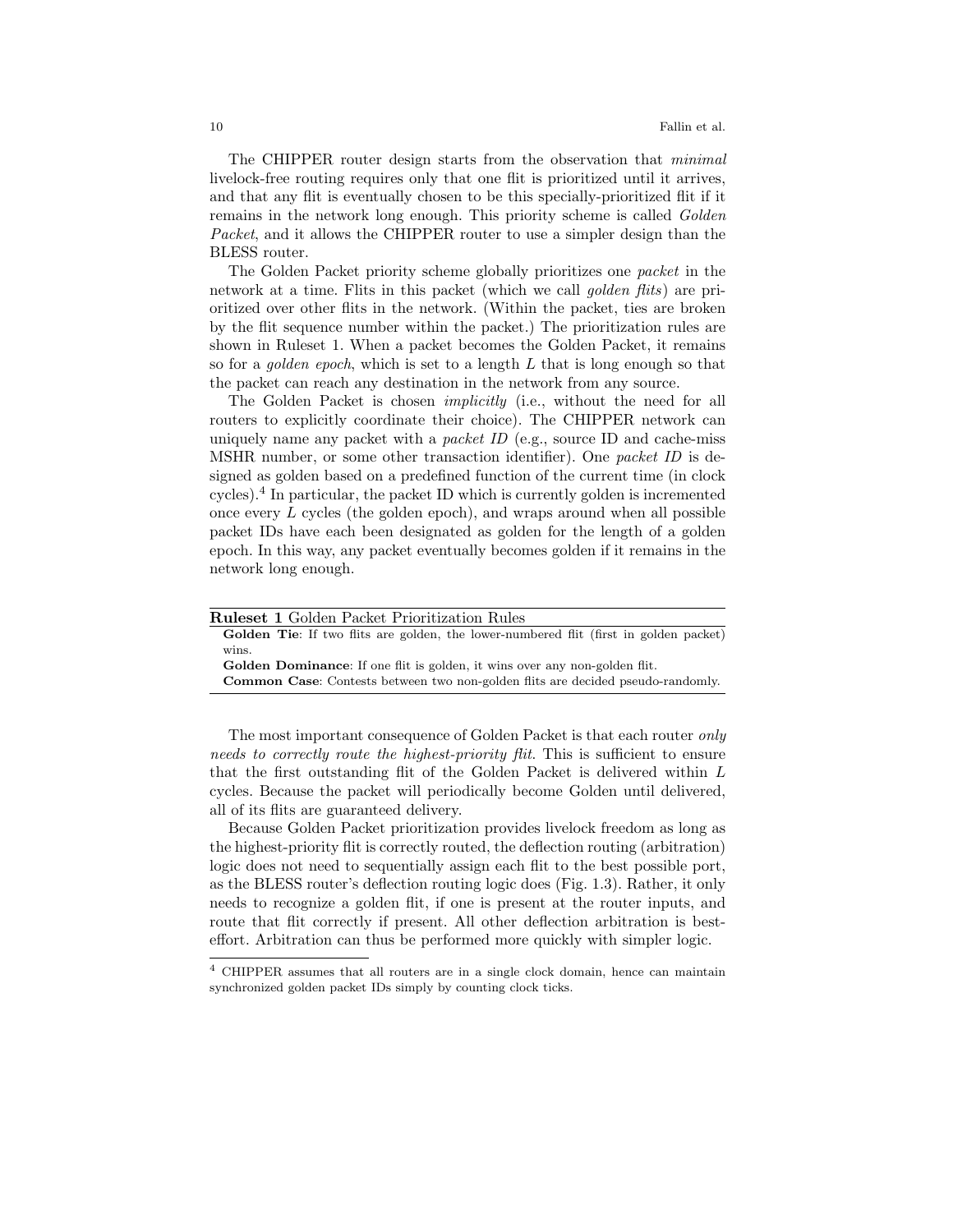We now describe the CHIPPER router's arbitration logic here; the router's pipeline is depicted in Fig. 1.5 (see Fallin et al. [17] for more details, including the ejection/injection logic which is not described here). The CHIPPER router's arbitration logic is built with a basic unit, the two-input arbiter block, shown on the right side of Fig. 1.5. Each two-input arbiter block receives up to two flits every cycle and routes these two flits to its outputs. In order to route its input flits, the two-input arbiter block chooses one *winning* flit. If a golden flit is present, the golden flit is the winning flit (if two golden flits are present, the tie is broken as described by the prioritization rules). If no golden flit is present, one of the input flits is chosen randomly to be the winning flit. The two-input arbiter block then examines the winning flit's destination, and sends this flit toward the arbiter block's output which leads that flit closer to its destination. The other flit, if present, must then take the remaining arbiter block output.



Fig. 1.5 CHIPPER router microarchitecture: router pipeline (left) and detail of a single arbiter block (right).

The CHIPPER router performs deflection arbitration among 4 input flits (from the four inputs in a 2D mesh router) using a permutation network of four arbiter blocks, connected in two stages of two blocks each, as shown in the permute pipeline stage of Fig. 1.5. The permutation network allows a flit from any router input to reach any router output. When flits arrive, they arbitrate in the first stage, and winning flits are sent toward the secondstage arbiter block which is connected to that flit's requested router output. Then, in the second stage, flits arbitrate again. As flits leave the second stage, they proceed directly to the router outputs via a pipeline register (no crossbar is necessary, unlike in conventional router designs). This two-stage arbitration has a shorter critical path than the sequential scheme used by a BLESS router because the arbiter blocks in each stage work in parallel, and because (unlike in a BLESS arbiter) the flits need not be sorted by priority first. The arbiter-block permutation network cannot perform all possible flit permutations (unlike the BLESS router's routing logic), but because a golden flit (if present) is always prioritized, and hence always sent to a router output which carries the flit closer to its destination, the network is still livelock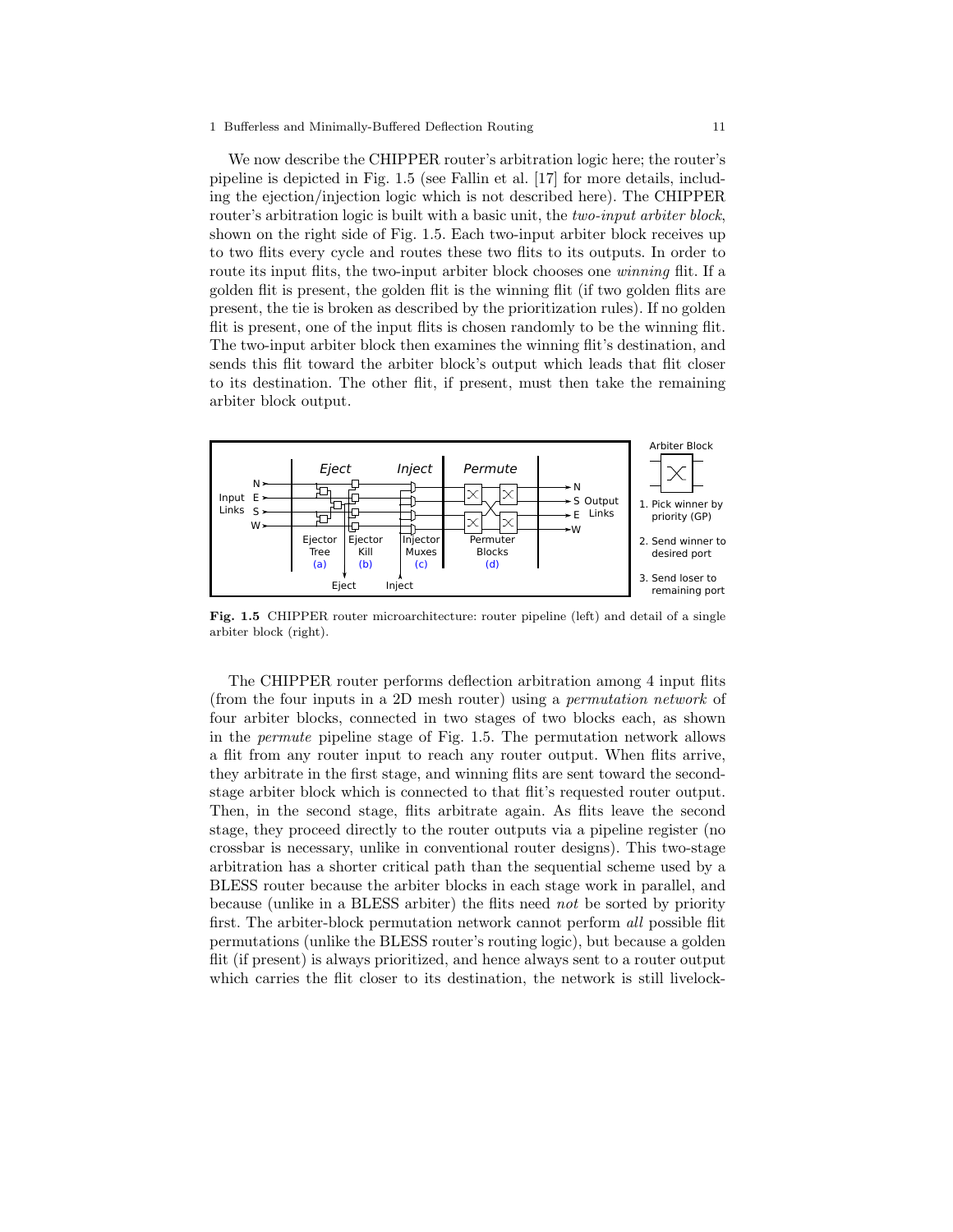free. Because the permutation network (i) eliminates priority sorting, and (ii) partially parallelizes port assignment, the router critical path is improved (reduced) by 29.1%, performing within 1.1% of a conventional buffered router design [17].

Addressing packet reassembly deadlock with Retransmit-Once: Fallin et al. [17] observe that the reassembly deadlock problem is fundamentally due to a lack of global flow control. Unlike buffered networks, which can pass tokens upstream to senders to indicate whether downstream buffer space is available, a bufferless deflection network has no such backpressure. Allowing receivers to exert backpressure on senders solves the problem. Thus, CHIPPER introduces a new low-overhead flow control protocol, Retransmit-Once, as its second major contribution.

Retransmit-Once *opportunistically* assumes that buffer space will be available, imposing no network overhead in the common case. When no space is available, any subsequent arriving packet is dropped at the receiver. However, the receiver makes note of this dropped packet. Once reassembly buffer space becomes available, the reassembly logic in the receiver *reserves* buffer space for the previously dropped packet, and the receiver then requests a retransmission from the sender. Thus, at most one retransmission is necessary for any packet. In addition, by dropping only short request packets (which can be regenerated from a sender's request state), and using reservations to ensure that longer data packets are never dropped, Retransmit-Once ensures that senders do not have to buffer data for retransmission. In our evaluations of realistic workloads, retransmission rate is 0.021% maximum with 16-packet reassembly buffers, hence the performance impact is negligible. Fallin et al. [17] describe the Retransmit-Once mechanism in more detail and report that it can be implemented with very little overhead by integrating with cache-miss buffers (MSHRs) in each node.

#### 1.3 Motivation: Performance at High Load

Previous NoC designs based on bufferless deflection routing, such as BLESS [38] and CHIPPER [17] which we just introduced, were motivated largely by the observation that many NoCs in CMPs are over-provisioned for the commoncase network load. In this case, a bufferless network can attain nearly the same application performance while consuming less power, which yields higher energy efficiency. We now examine the buffered-bufferless comparison in more detail. Fig. 1.6 shows (i) relative application performance (weighted speedup: see  $\S1.5$ ), and (ii) relative energy efficiency (performance per watt), when using a bufferless network, compared to a conventional buffered network. Both plots show these effects as a function of network load (average injection rate). Here we show a virtual channel buffered network (4 VCs, 4 flits/VC) (with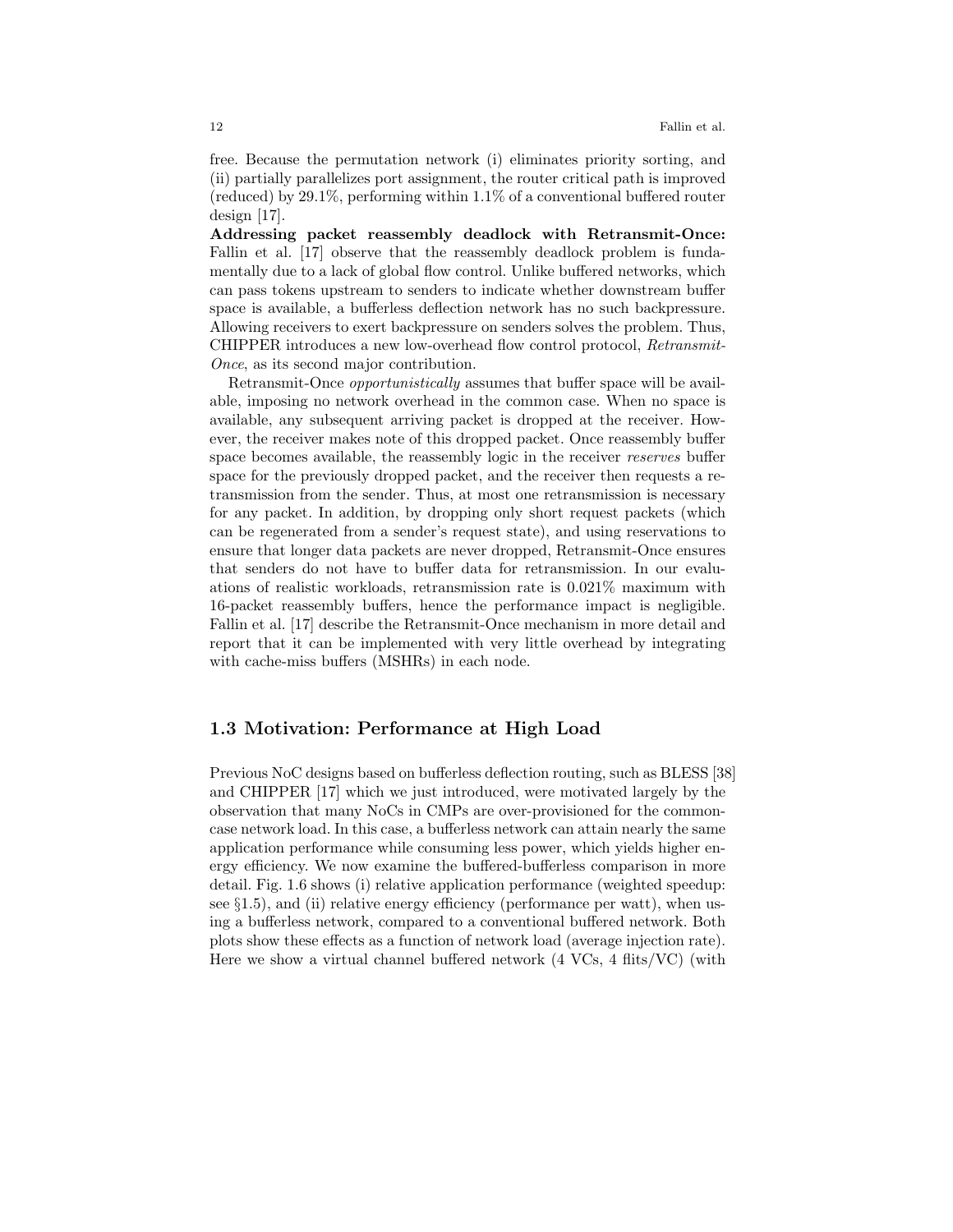

Fig. 1.6 System performance and energy efficiency (performance per watt) of bufferless deflection routing, relative to conventional input-buffered routing (4 VCs, 4 flits/VC) that employs buffer bypassing, in a 4x4 2D mesh. Injection rate (X axis) for each workload is measured in the baseline buffered network.

buffer bypassing) and the CHIPPER bufferless deflection network [17] in a 4x4-mesh CMP (details on methodology are in §1.5).

For low-to-medium network load, a bufferless network has performance close to a conventional buffered network, because the deflection rate is low: thus, most flits take productive network hops on every cycle, just as in the buffered network. In addition, the bufferless router has significantly reduced power (hence improved energy efficiency), because the buffers in a conventional router consume significant power. However, as network load increases, the deflection rate in a bufferless deflection network also rises, because flits contend with each other more frequently. With a higher deflection rate, the dynamic power of a bufferless deflection network rises more quickly with load than dynamic power in an equivalent buffered network, because each deflection incurs some extra work. Hence, bufferless deflection networks lose their energy-efficiency advantage at high load. Just as important, the high deflection rate causes each flit to take a longer path to its destination, and this increased latency reduces the network throughput and system performance.

Overall, neither design obtains both good performance and good energy efficiency at all loads. If the system usually experiences low-to-medium network load, then the bufferless design provides adequate performance with low power (hence high energy efficiency). But, if we use a conventional buffered design to obtain high performance, then energy efficiency is poor in the lowload case, and even buffer bypassing does not remove this overhead because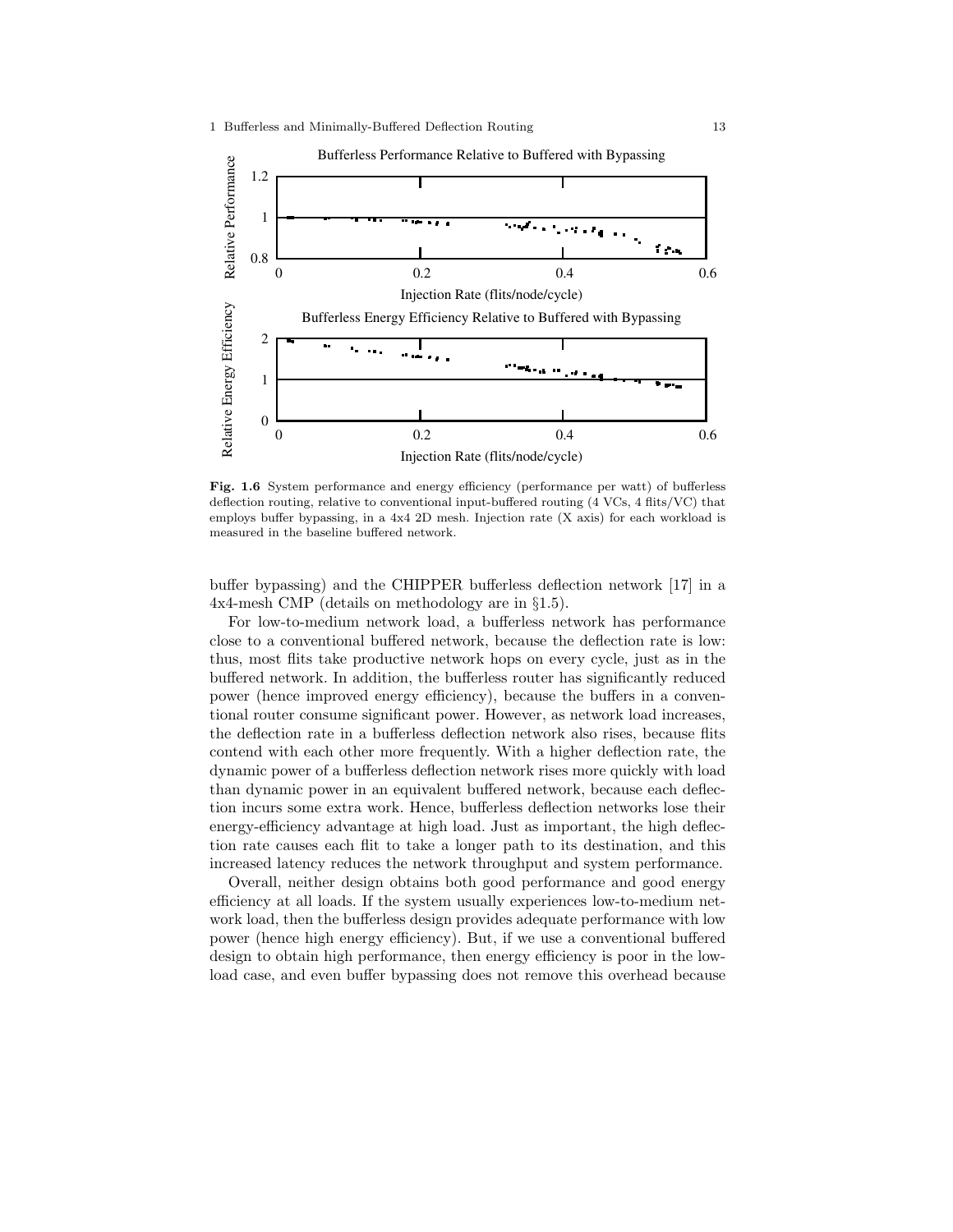buffers consume static power regardless of use. Finally, simply switching between these two extremes at a per-router granularity, as previously proposed [29], does not address the fundamental inefficiencies in the bufferless routing mode, but rather, uses input buffers for all incoming flits at a router when load is too high for the bufferless mode (hence retains the relative energy-inefficiency of buffered operation at high load). We now introduce MinBD, the minimally-buffered deflection router, which combines bufferless and buffered routing to reduce this overhead.

#### 1.4 MinBD: Minimally-Buffered Deflection Router

The MinBD (minimally-buffered deflection) router is a new router design that combines bufferless deflection routing with a small buffer, called the "side buffer." We start by outlining the key principles which the design follows to reduce deflection-caused inefficiency by using buffering:

- 1. When a flit would be deflected by a router, it is often better to buffer the flit and arbitrate again in a later cycle. Some buffering can avoid many deflections.
- 2. However, buffering every flit leads to unnecessary power overhead and buffer requirements, because many flits will be routed productively on the first try. The router should buffer a flit only if necessary.
- 3. Finally, when a flit arrives at its destination, it should be removed from the network (ejected) quickly, so that it does not continue to contend with other flits.

Basic High-Level Operation: The MinBD router does not use input buffers, unlike conventional buffered routers. Instead, a flit that arrives at the router proceeds directly to the routing and arbitration logic. This logic performs deflection routing, so that when two flits contend for an output port, one of the flits is sent to another output instead. However, unlike a bufferless deflection router, the MinBD router can also buffer up to one flit per cycle in a single FIFO-queue side buffer. The router examines all flits at the output of the deflection routing logic, and if any are deflected, one of the deflected flits is removed from the router pipeline and buffered (as long as the buffer is not full). From the side buffer, flits are re-injected into the network by the router, in the same way that new traffic is injected. Thus, some flits that would have been deflected in a bufferless deflection router are removed from the network temporarily into this side buffer, and given a second chance to arbitrate for a productive router output when re-injected. This reduces the network's deflection rate (hence improves performance and energy efficiency) while buffering only a fraction of traffic.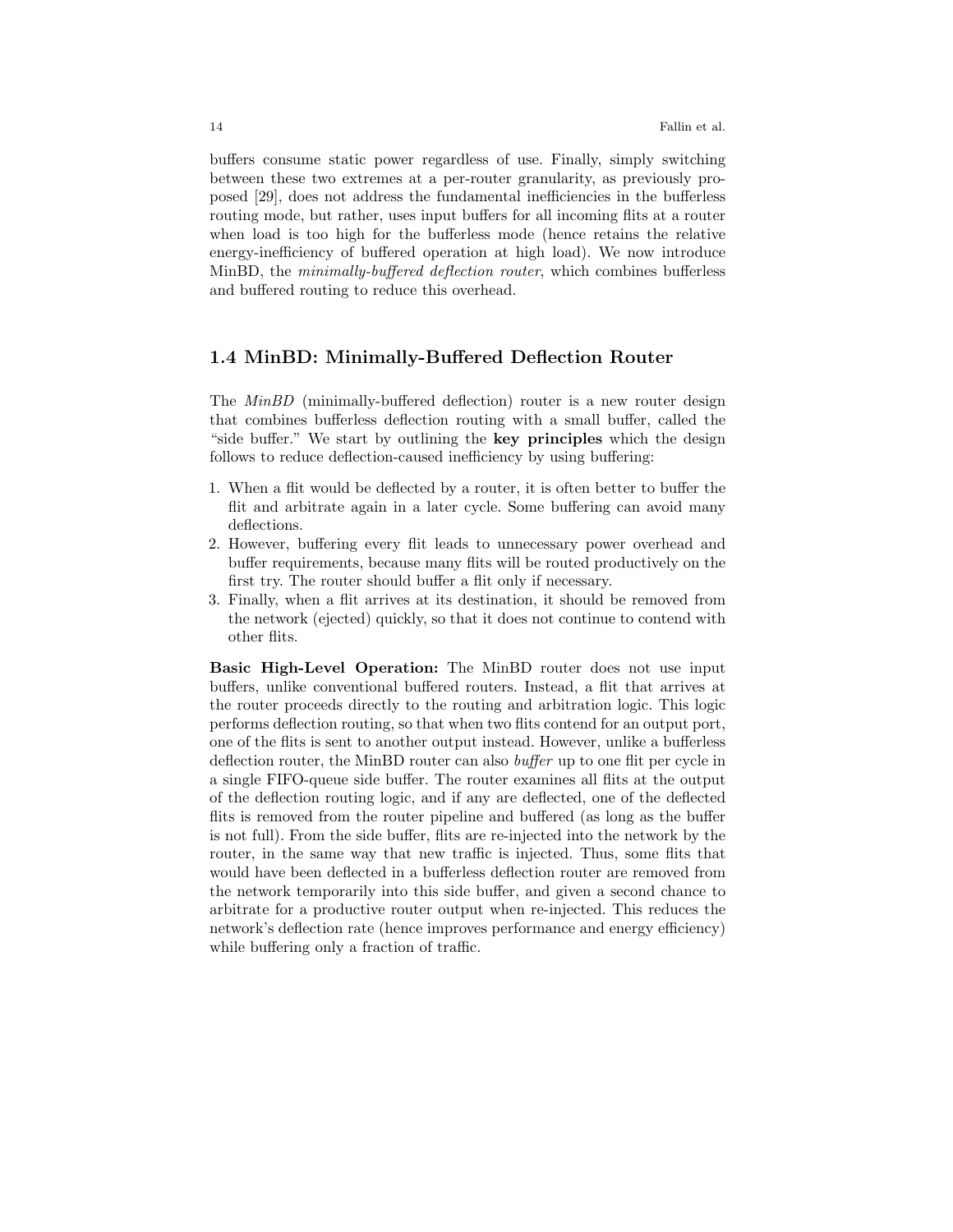1 Bufferless and Minimally-Buffered Deflection Routing 15



Fig. 1.7 MinBD router pipeline.

Ruleset 2 MinBD Prioritization Rules (based on Golden Packet [17] with new rule 3)

Given: two flits, each Golden, Silver, or Ordinary. (Only one can be Silver.) 1. Golden Tie: Ties between two Golden flits are resolved by sequence number (first in

2. Golden Dominance: If one flit is Golden, it wins over any Silver or Ordinary flits.

3. Silver Dominance: Silver flits win over Ordinary flits.

4. Common Case: Ties between Ordinary flits are resolved randomly.

We will describe the operation of the MinBD router in stages. First,  $\S 1.4.1$ describes the deflection routing logic that computes an initial routing decision for the flits that arrive in every cycle. Then, §1.4.2 describes how the router chooses to buffer some (but not all) flits in the side buffer. §1.4.3 describes how buffered flits and newly-generated flits are injected into the network, and how a flit that arrives at its destination is ejected. Finally, §1.4.4 discusses correctness issues, and describes how MinBD ensures that all flits are eventually delivered.

#### 1.4.1 Deflection Routing

The MinBD router pipeline is shown in Fig. 1.7. Flits travel through the pipeline from the inputs (on the left) to outputs (on the right). We first discuss the deflection routing logic, located in the Permute stage on the right. This logic implements deflection routing: it sends each input flit to its preferred output when possible, deflecting to another output otherwise.

MinBD uses the deflection logic organization first proposed in CHIP-PER [17]. The permutation network in the Permute stage consists of twoinput blocks arranged into two stages of two blocks each. This arrangement can send a flit on any input to any output. (Note that it cannot perform all possible permutations of inputs to outputs, but as we will see, it is sufficient for correct operation that at least one flit obtains its preferred output.) In each two-input block, arbitration logic determines which flit has a higher pri-

Golden Packet wins).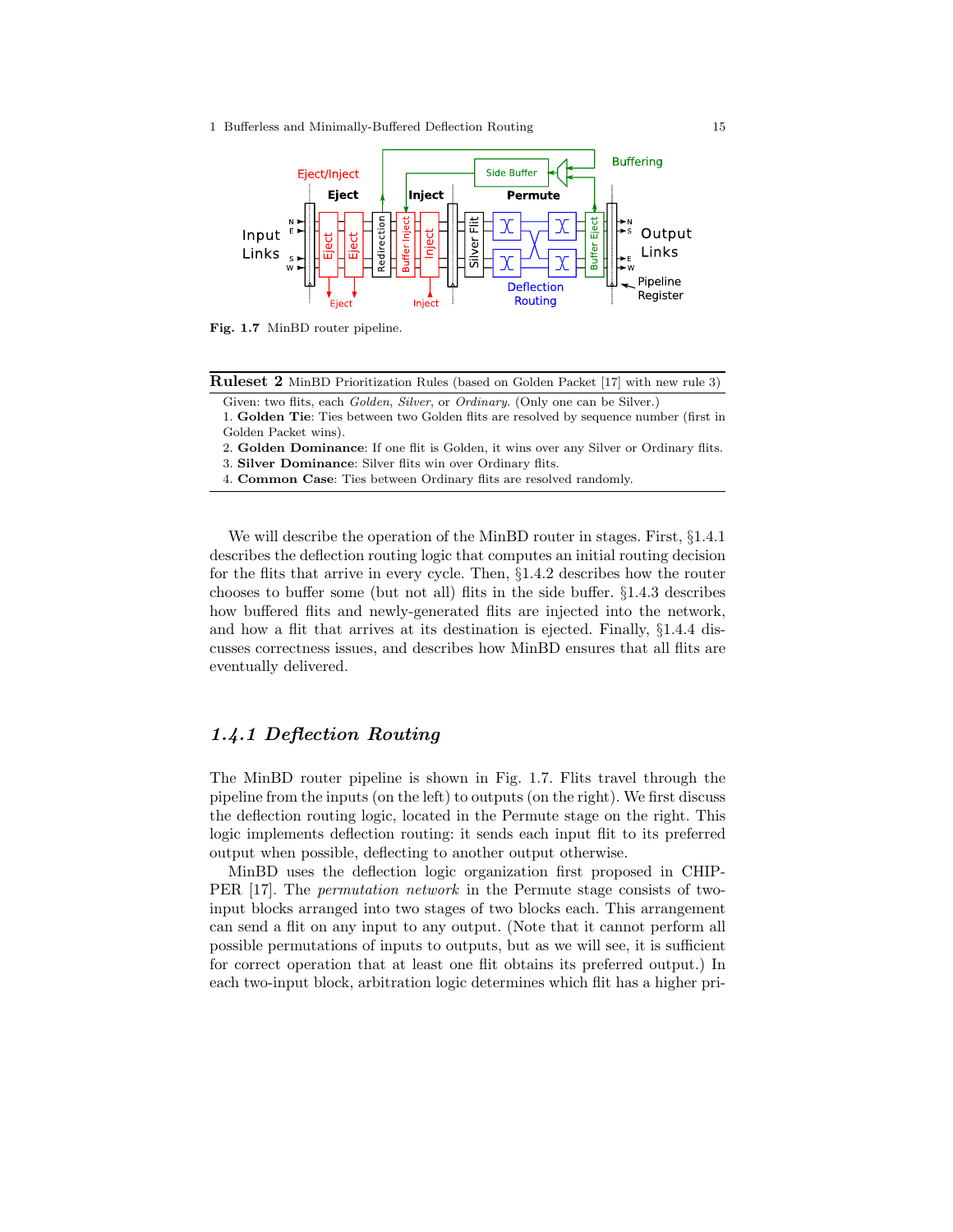ority, and sends that flit in the direction of its preferred output. The other flit at the two-input block, if any, must take the block's other output. By combining two stages of this arbitration and routing, deflection arises as a distributed decision: a flit might be deflected in the first stage, or the second stage. Restricting the arbitration and routing to two-flit subproblems reduces complexity and allows for a shorter critical path, as demonstrated in [17].

In order to ensure correct operation, the router must arbitrate between flits so that every flit is eventually delivered, despite deflections. MinBD adapts a modified version of the Golden Packet priority scheme [17], which solves this livelock-freedom problem. This priority scheme is summarized in Ruleset 2. The basic idea of the Golden Packet priority scheme is that at any given time, at most one packet in the system is golden. The flits of this golden packet, called "golden flits," are prioritized above all other flits in the system (and contention between golden flits is resolved by the flit sequence number). While prioritized, golden flits are never deflected by non-golden flits. The packet is prioritized for a period long enough to guarantee its delivery. Finally, this "golden" status is assigned to one globally-unique packet ID (e.g., source node address concatenated with a request ID), and this assignment rotates through all possible packet IDs such that any packet that is "stuck" will eventually become golden. In this way, all packets will eventually be delivered, and the network is livelock-free. (See [17] for the precise way in which the Golden Packet is determined; MinBD uses the same rotation schedule.)

However, although Golden Packet arbitration provides correctness, a performance issue occurs with this priority scheme. Consider that most flits are not golden: the elevated priority status provides worst-case correctness, but does not impact common-case performance (prior work reported over 99% of flits are delivered without becoming golden [17]). However, when no flits are golden and ties are broken randomly, the arbitration decisions in the two permutation network stages are not coordinated. Hence, a flit might win arbitration in the first stage, and cause another flit to be deflected, but then lose arbitration in the second stage, and also be deflected. Thus, unnecessary deflections occur when the two permutation network stages are uncoordinated.

In order to resolve this performance issue, we observe that it is enough to ensure that in every router, at least one flit is prioritized above the others in every cycle. In this way, at least one flit will certainly not be deflected. To ensure this when no golden flits are present, MinBD adds a "silver" priority level, which wins arbitration over common-case flits but loses to the golden flits. One silver flit is designated randomly among the set of flits that enter a router at every cycle (this designation is local to the router, and not propagated to other routers). This modification helps to reduce deflection rate. Prioritizing a silver flit at every router does not impact correctness, because it does not deflect a golden flit if one is present, but it ensures that at least one flit will consistently win arbitration at both stages. Hence, deflection rate is reduced, improving performance.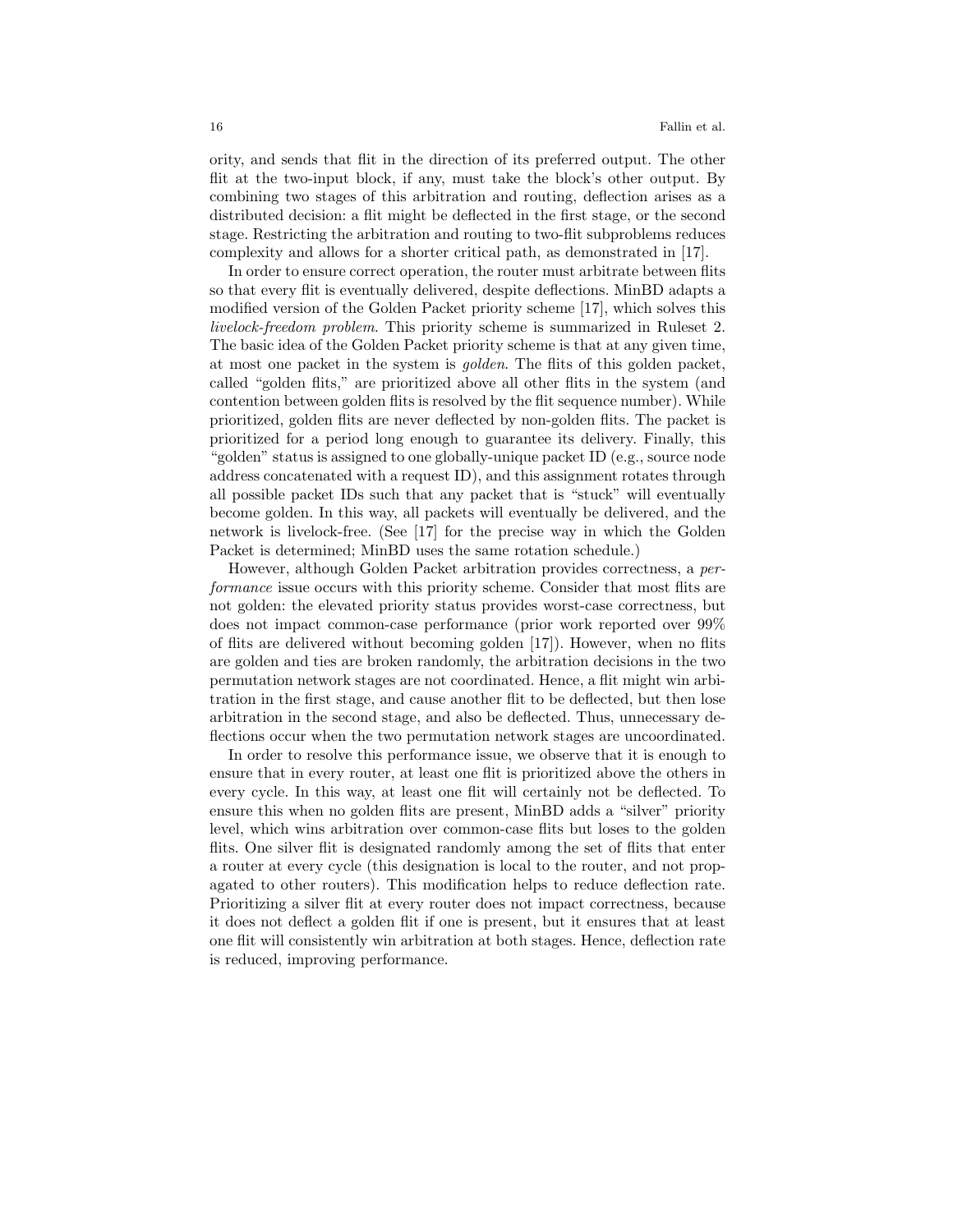#### 1.4.2 Using a Small Buffer to Reduce Deflections

The key problem addressed by MinBD is deflection inefficiency at high load: in other words, when the network is highly utilized, contention between flits occurs often, and many flits will be deflected. We observe that adding a small buffer to a deflection router can reduce deflection rate, because the router can choose to buffer rather than deflect a flit when its output port is taken by another flit. Then, at a later time when output ports may be available, the buffered flit can re-try arbitration.

Thus, to reduce deflection rate, MinBD adds a "side buffer" that buffers only some flits that otherwise would be deflected. This buffer is shown in Fig. 1.7 above the permutation network. In order to make use of this buffer, a "buffer ejection" block is placed in the pipeline after the permutation network. At this point, the arbitration and routing logic has determined which flits to deflect. The buffer ejection block recognizes flits that have been deflected, and picks up to one such deflected flit per cycle. It removes a deflected flit from the router pipeline, and places this flit in the side buffer, as long as the side buffer is not full. (If the side buffer is full, no flits are removed from the pipeline into the buffer until space is created.) This flit is chosen randomly among deflected flits (except that a golden flit is never chosen: see  $\S 1.4.4$ ). In this way, some deflections are avoided. The flits placed in the buffer will later be re-injected into the pipeline, and will re-try arbitration at that time. This re-injection occurs in the same way that new traffic is injected into the network, which we discuss below.

#### 1.4.3 Injection and Ejection

So far, we have considered the flow of flits from router input ports (i.e., arriving from neighbor routers) to router output ports (i.e., to other neighbor routers). A flit must enter and leave the network at some point. To allow traffic to enter (be injected) and leave (be ejected), the MinBD router contains injection and ejection blocks in its first pipeline stage (see Fig. 1.7). When a set of flits arrives on router inputs, these flits first pass through the ejection logic. This logic examines the destination of each flit, and if a flit is addressed to the local router, it is removed from the router pipeline and sent to the local network node.<sup>5</sup> If more than one locally-addressed flit is present, the ejection block picks one, according to the same priority scheme used by routing arbitration.

However, ejecting a single flit per cycle can produce a bottleneck and cause unnecessary deflections for flits that could not be ejected. In the workloads

<sup>5</sup> Note that flits are reassembled into packets after ejection. To implement this reassembly, we use the Retransmit-Once scheme, as used by CHIPPER and described in §1.2.2.2.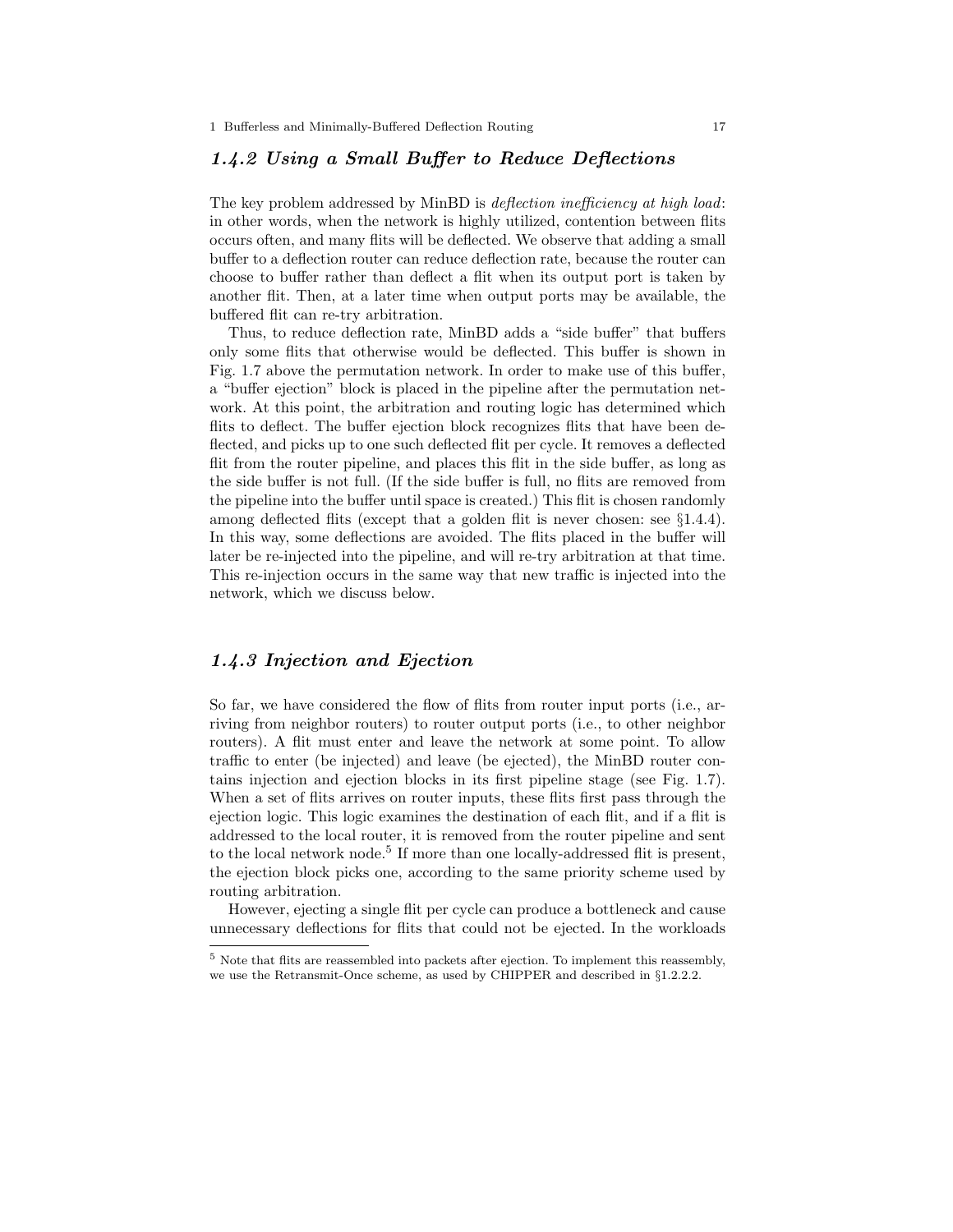we evaluate, at least one flit is eligible to be ejected 42.8% of the time. Of those cycles, 20.4% of the time, at least two flits are eligible to be ejected. Hence, in ∼8.5% of all cycles, a locally-addressed flit would be deflected rather than ejected if only one flit could be ejected per cycle. To avoid this significant deflection-rate penalty, MinBD doubles the ejection bandwidth. To implement this, a MinBD router contains two ejection blocks. Each of these blocks is identical, and can eject up to one flit per cycle. Duplicating the ejection logic allows two flits to leave the network per cycle at every node.<sup>6</sup>

After locally-addressed flits are removed from the pipeline, new flits are allowed to enter. There are two injection blocks in the router pipeline shown in Fig. 1.7: (i) re-injection of flits from the side buffer, and (ii) injection of new flits from the local node. (The "Redirection" block prior to the injection blocks will be discussed in the next section.) Each block operates in the same way. A flit can be injected into the router pipeline whenever one of the four inputs does not have a flit present in a given cycle, i.e., whenever there is an "empty slot" in the network. Each injection block pulls up to one flit per cycle from an injection queue (the side buffer, or the local node's injection queue), and places a new flit in the pipeline when a slot is available. Flits from the side buffer are re-injected before new traffic is injected into the network. However, note that there is no guarantee that a free slot will be available for an injection in any given cycle. We now address this starvation problem for side buffer re-injection.

#### 1.4.4 Ensuring Side Buffered Flits Make Progress

When a flit enters the side buffer, it leaves the router pipeline, and must later be re-injected. As we described above, flit re-injection must wait for an empty slot on an input link. It is possible that such a slot will not appear for a long time. In this case, the flits in the side buffer are delayed unfairly while other flits make forward progress.

To avoid this situation, MinBD implements buffer redirection. The key idea of buffer redirection is that when this side buffer starvation problem is detected, one flit from a randomly-chosen router input is *forced* to enter the side buffer. Simultaneously, the flit at the head of the side buffer is injected into the slot created by the forced flit buffering. In other words, one router input is "redirected" into the FIFO buffer for one cycle, in order to allow the buffer to make forward progress. This redirection is enabled for one cycle whenever the side buffer injection is starved (i.e., has a flit to inject, but

<sup>6</sup> For fairness, because dual ejection widens the datapath from the router to the local node (core or cache), we also add dual ejection to the baseline bufferless deflection network and input-buffered network when we evaluate performance, but not when we evaluate the power, area, or critical path of these baselines.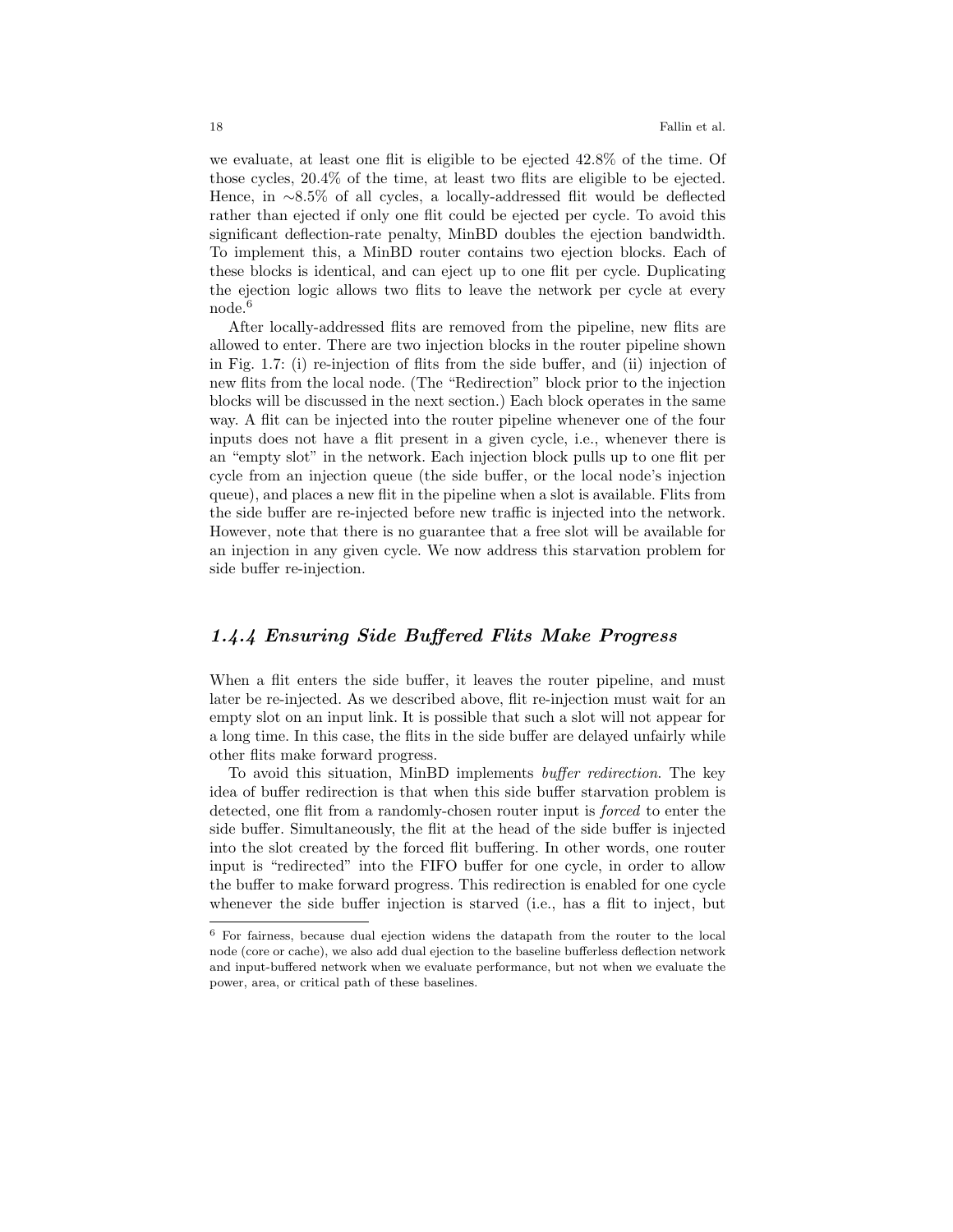no free slot allows the injection) for more than some threshold  $C_{threshold}$ cycles (in our evaluations,  $C_{threshold} = 2$ ). Finally, note that if a golden flit is present, it is never redirected to the buffer, because this would break the delivery guarantee.

#### 1.4.5 Livelock and Deadlock-free Operation

MinBD provides livelock-free delivery of flits using Golden Packet and buffer redirection. If no flit is ever buffered, then Golden Packet [17] ensures livelock freedom (the "silver flit" priority never deflects any golden flit, hence does not break the guarantee). Now, we argue that adding side buffers does not cause livelock. First, the buffering logic never places a golden flit in the side buffer. However, a flit could enter a buffer and then become golden while waiting. Redirection ensures correctness in this case: it provides an upper bound on residence time in a buffer (because the flit at the head of the buffer will leave after a certain threshold time in the worst case). If a flit in a buffer becomes golden, it only needs to remain golden long enough to leave the buffer in the worst case, then progress to its destination. MinBD chooses the threshold parameter  $(C_{threshold})$  and golden epoch length so that this is always possible. More details can be found in our extended technical report [18].

MinBD achieves deadlock-free operation by using Retransmit-Once [17], which ensures that every node always consumes flits delivered to it by dropping flits when no reassembly/request buffer is available. This avoids packetreassembly deadlock (as described in [17]), as well as protocol level deadlock, because message-class dependencies [25] no longer exist.

#### 1.5 Evaluation Methodology

To obtain application-level performance as well as network performance results, we use an in-house CMP simulator. This simulator consumes instruction traces of x86 applications, and faithfully models the CPU cores and the cache hierarchy, with a directory-based cache coherence protocol (based on the SGI Origin protocol [9]) running on the modeled NoC. The CPU cores model stalls, and interact with the caches and network in a closed-loop way. The modeled network routers are cycle-accurate, and are assumed to run in a common clock domain. The instruction traces are recorded with a Pintool [36], sampling representative portions of each benchmark as determined by PinPoints [41]. We find that simulating 25M cycles gives stable results with these traces. Detailed system parameters are shown in Table 1.1.

Note that we make use of a *perfect shared cache* to stress the network, as was done in the CHIPPER [17] and BLESS [38] bufferless router evalu-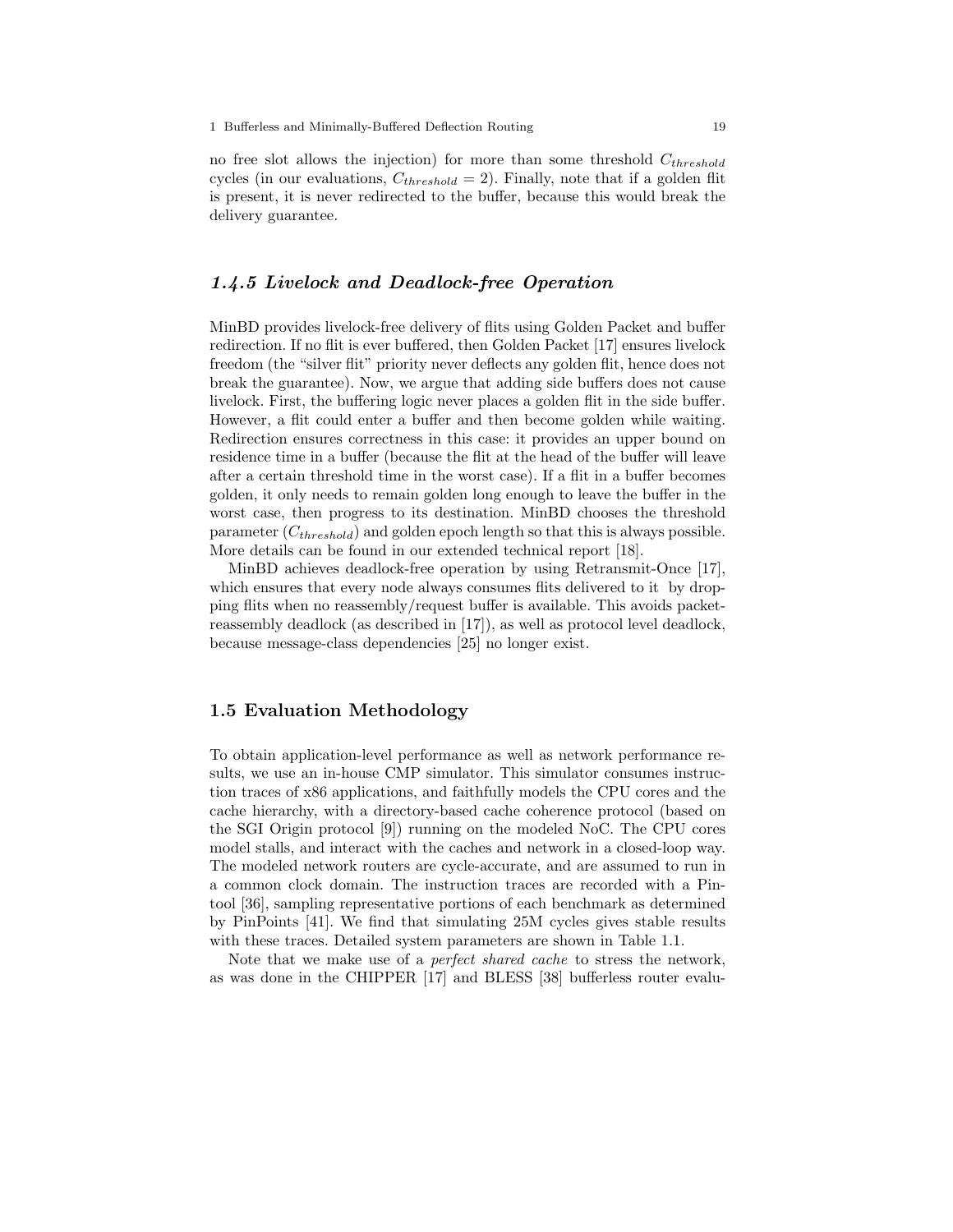| CPU cores                   | Out-of-order, 3-wide issue and retire<br>(1)<br>memory<br>$op/cycle$ , 16 MSHRs [33] |  |  |  |  |  |  |  |  |  |
|-----------------------------|--------------------------------------------------------------------------------------|--|--|--|--|--|--|--|--|--|
| L1 caches                   | 64 KB, 4-way associative, 32-byte blocks                                             |  |  |  |  |  |  |  |  |  |
| L2 (shared) cache           | Distributed across nodes; perfect (always hits) to penalize                          |  |  |  |  |  |  |  |  |  |
|                             | our design conservatively & isolate network performance                              |  |  |  |  |  |  |  |  |  |
|                             | from memory effects                                                                  |  |  |  |  |  |  |  |  |  |
| Shared cache mapping        | Consecutive cache blocks striped across L2 cache slices                              |  |  |  |  |  |  |  |  |  |
| Cache coherence scheme      | Directory-based, perfect directory (SGI Origin proto-                                |  |  |  |  |  |  |  |  |  |
|                             | col [34])                                                                            |  |  |  |  |  |  |  |  |  |
| Data packet sizes           | 1-flit request packets, 4-flit data packets                                          |  |  |  |  |  |  |  |  |  |
| Network Links               | 1-cycle latency (separate pipeline stage), 2.5mm, 128 bits                           |  |  |  |  |  |  |  |  |  |
|                             | wide                                                                                 |  |  |  |  |  |  |  |  |  |
| Baseline bufferless router  | CHIPPER [17], 2-cycle router latency; 64-cycle Golden                                |  |  |  |  |  |  |  |  |  |
|                             | Epoch; Retransmit-Once [17]                                                          |  |  |  |  |  |  |  |  |  |
| Baseline buffered router    | $(m \text{ VCs}, n \text{ fits/VC})$ : $(8, 8), (4, 4), (4, 1)$ ; 2-cycle latency,   |  |  |  |  |  |  |  |  |  |
|                             | buffer bypassing [37, 50]; Additional configurations eval-                           |  |  |  |  |  |  |  |  |  |
|                             | uated in Fig. 1.9.                                                                   |  |  |  |  |  |  |  |  |  |
| AFC (Adaptive Flow Control) | As described in [29]: 4 VCs/channel, 4 flits/VC. 2-cycle                             |  |  |  |  |  |  |  |  |  |
|                             | latency (buffered & bufferless modes). Implements buffer                             |  |  |  |  |  |  |  |  |  |
|                             | bypassing as well.                                                                   |  |  |  |  |  |  |  |  |  |
| MinBD                       | 2-cycle latency $(\S1.4)$ ; 4-flit side buffer (single FIFO);                        |  |  |  |  |  |  |  |  |  |
|                             | $C_{threshold}$ = 2; 64-cycle Golden Epoch; Retransmit-                              |  |  |  |  |  |  |  |  |  |
|                             | Once $ 17 $                                                                          |  |  |  |  |  |  |  |  |  |

Table 1.1 Simulated baseline system parameters.

ations. In this model, every request generated by an L1 cache miss goes to a shared cache slice, and the request is always assumed to hit and return data. This potentially increases network load relative to a real system, where off-chip memory bandwidth can also be a bottleneck. However, note that this methodology is conservative: because MinBD degrades performance relative to the buffered baseline, the performance degradation that we report is an upper bound on what would occur when other bottlenecks are considered. We choose to perform our evaluations this way in order to study the true capacity of the evaluated networks (if network load is always low because system bottlenecks such as memory latency are modeled, then the results do not give many insights about router design). Note that the cache hierarchy details (L1 and L2 access latencies, and MSHRs) are still realistic. We remove only the off-chip memory latency/bandwidth bottleneck.

Baseline Routers: We compare MinBD to a conventional input-buffered virtual channel router [11] with buffer bypassing [37, 50], a bufferless deflection router (CHIPPER [17]), and a hybrid bufferless-buffered router (AFC [29]). In particular, we sweep buffer size for input-buffered routers. We describe a router with m virtual channels (VCs) per input and n flits of buffer capacity per VC as an  $(m, n)$ -buffered router. We compare to a  $(8, 8)$ ,  $(4, 4)$ , and  $(4, 1)$ -buffered routers in our main results. The  $(8, 8)$  point represents a very large (overprovisioned) baseline, while  $(4, 4)$  is a more reasonable general-purpose configuration. The  $(4, 1)$  point represents the *minimum* buffer size for deadlock-free operation (two message classes [25], times two to avoid routing deadlock [10]). Furthermore, though 1-flit VC buffers would reduce throughput because they do not cover the credit round-trip latency, we optimistically assume zero-latency credit traversal in our simulations (which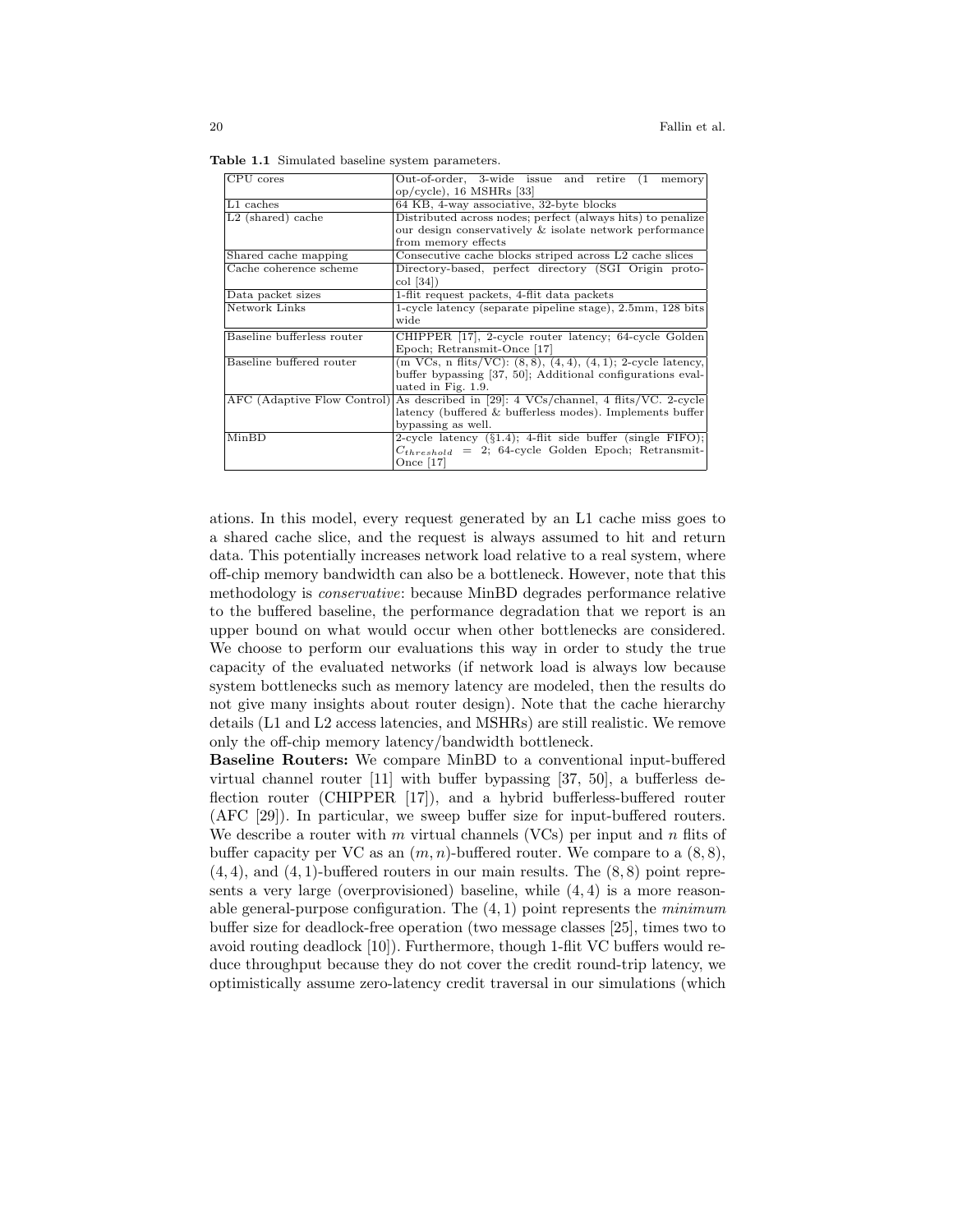benefits the baseline design, hence is conservative for our claims). Finally, we simulate smaller (non-deadlock-free) designs with 1 and 2 VCs per input for our power-performance tradeoff evaluation in §1.6.2 (Fig. 1.9), solely for completeness (we were able to avoid deadlock at moderate loads and with finite simulation length for these runs).

Application Workloads: We use SPEC CPU2006 [45] benchmarks (26 applications<sup>7</sup> ) to construct 75 multiprogrammed workloads (which consist of many single-threaded benchmark instances that run independently). Each workload consists of 16 or 64 randomly-selected applications which are randomly mapped onto the mesh. Workloads are categorized by average network injection rate in the baseline  $(4, 4)$ -buffered system (measured in flits/cycle/node). For 4x4 workloads, these injection rate categories are  $(0, 0.15), (0.15, 0.3), (0.3, 0.4), (0.4, 0.5), \text{ and } > 0.5$ ; for 8x8 workloads,  $(0, 0.05), (0.05, 0.15), (0.15, 0.25), \text{ and } > 0.25 \text{ (an 8x8 mesh saturates at a)}$ lower load than a 4x4 mesh, due to limited bisection bandwidth). Each category contains 15 workloads.

Synthetic-Traffic Workloads: To show robustness under various traffic patterns, we evaluate 4x4 and 8x8 networks with uniform-random, bitcomplement, and transpose synthetic traffic [11] in addition to application workloads. For each pattern, network injection rate is swept from zero to network saturation.

Performance Metrics: To measure system performance, we use the wellknown Weighted Speedup metric [44]:  $WS = \sum_{i=1}^{N}$  $\frac{IPC_i^{shared}}{IPC_i^{alone}}$ . All  $IPC_i^{alone}$ values are measured on the baseline bufferless network. Weighted speedup correlates to system throughput [16] and is thus a good general metric for multiprogrammed workloads.

Power Modeling: We use a modified and improved version of ORION 2.0 [49] (configured for 65nm), as developed by Grot et al. [24], as well as Verilog models synthesized with a commercial 65nm design library. We use Verilog models of router control logic, and add datapath area and power using ORION models for crossbars, buffers, links, and pipeline registers. CHIPPER and MinBD do not use a conventional crossbar, instead decoupling the crossbar into a permutation network, which we model using muxes. We rely on ORION's modeling for the baseline input-buffered router's control logic (e.g., arbitration). This hybrid synthesis / ORION approach models each portion of the router in a way that captures its key limitations. The control logic is logic- rather than wiring-dominated, and its arbitration paths determine the critical path; hence, standard-cell synthesis will model area, power and timing of MinBD and CHIPPER control logic with reasonable accuracy. The router datapath is wiring-dominated and relies on heavily-optimized components with custom layouts such as large crossbars and wide muxes, pipeline registers and memories. ORION explicitly models such router components.

<sup>7</sup> 410.bwaves, 416.gamess and 434.zeusmp were excluded because we were not able to collect representative traces from these applications.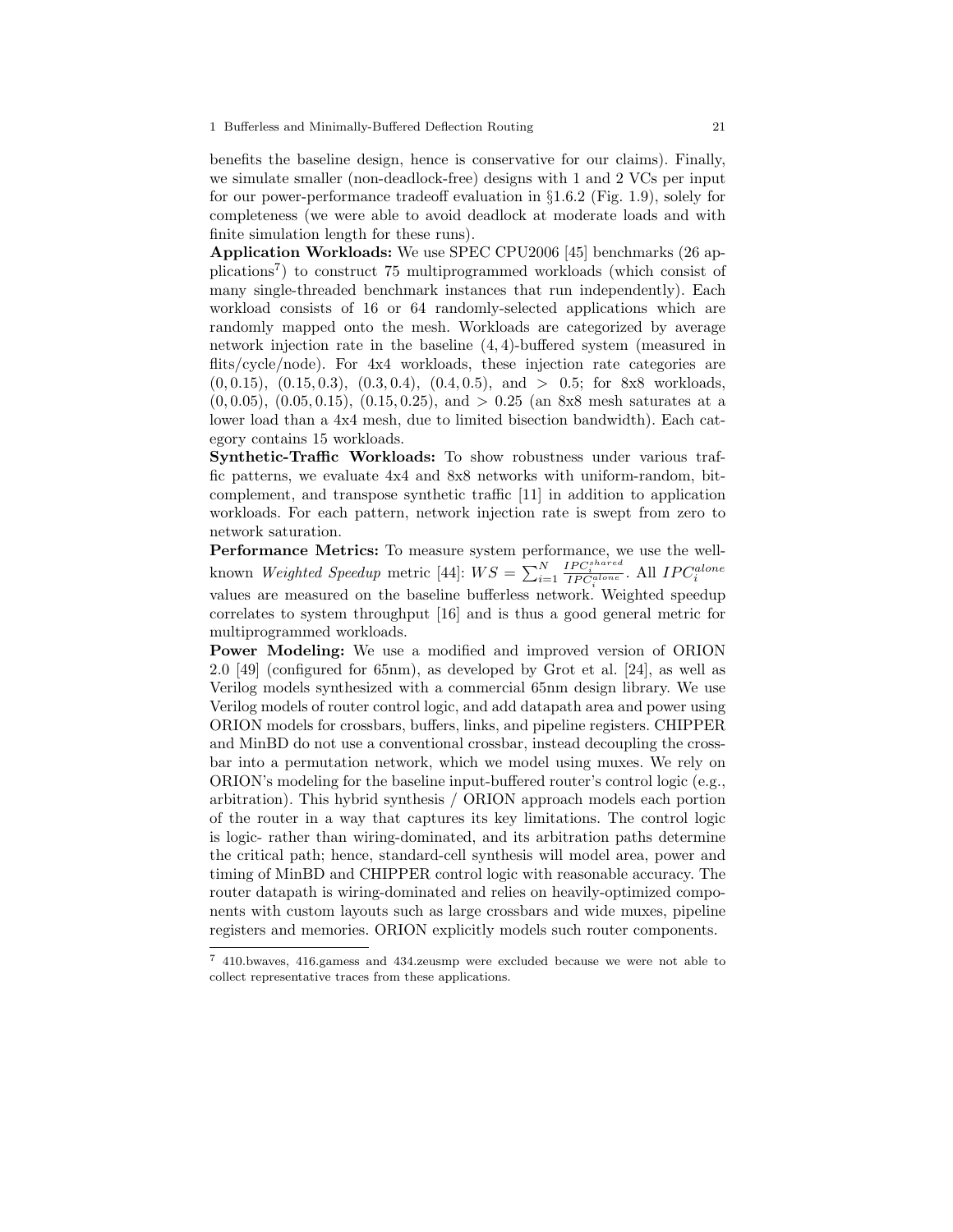We report energy efficiency as performance-per-watt, computed as weighted speedup divided by average network power.

#### 1.6 Evaluation

In this section, we evaluate MinBD against a bufferless deflection router [17] and an input-buffered router with buffer bypassing [37, 50], as well as a hybrid of these two, AFC [29], and demonstrate that by using a combination of deflection routing and buffering, MinBD achieves performance competitive with the conventional input-buffered router (and higher than the bufferless deflection router), with a smaller buffering requirement, and better energy efficiency than all prior designs.

#### 1.6.1 Application Performance

Fig. 1.8 (top pane) shows application performance as weighted speedup for 4x4 (16-node) and 8x8 (64-node) CMP systems. The plots show average results for each workload category, as described in §1.5, as well as overall average results. Each bar group shows the performance of three input-buffered routers: 8 VCs with 8 flits/VC, 4 VCs with 4 flits/VC, and 4 VCs with 1 flit/VC. Next is CHIPPER, the bufferless deflection router, followed by AFC [29], a coarse-grained hybrid router that switches between a bufferless and a buffered mode. MinBD is shown last in each bar group. We make several observations:

1. MinBD improves performance relative to the bufferless deflection router by 2.7% (4.9%) in the 4x4 (8x8) network over all workloads, and 8.1% (15.2%) in the highest-intensity category. Its performance is within 2.7% (3.9%) of the (4, 4) input-buffered router, which is a reasonably-provisioned baseline, and within  $3.1\%$  (4.2%) of the  $(8, 8)$  input-buffered router, which has large, power-hungry buffers. Hence, adding a side buffer allows a deflection router to obtain significant performance improvement, and the router becomes more competitive with a conventional buffered design.

2. Relative to the 4-VC, 1-flit/VC input-buffered router (third bar), which is the smallest deadlock-free (i.e., correct) design, MinBD performs nearly the same despite having less buffer space  $(4 \text{ fits in MinBD vs. } 16 \text{ fits in } (4, 1)$ buffered). Hence, buffering only a portion of traffic (i.e., flits that would have been deflected) makes more efficient use of buffer space.

3. AFC, the hybrid bufferless/buffered router which switches modes at the router granularity, performs essentially the same as the 4-VC, 4-flit/VC input-buffered router, because it is able to use its input buffers when load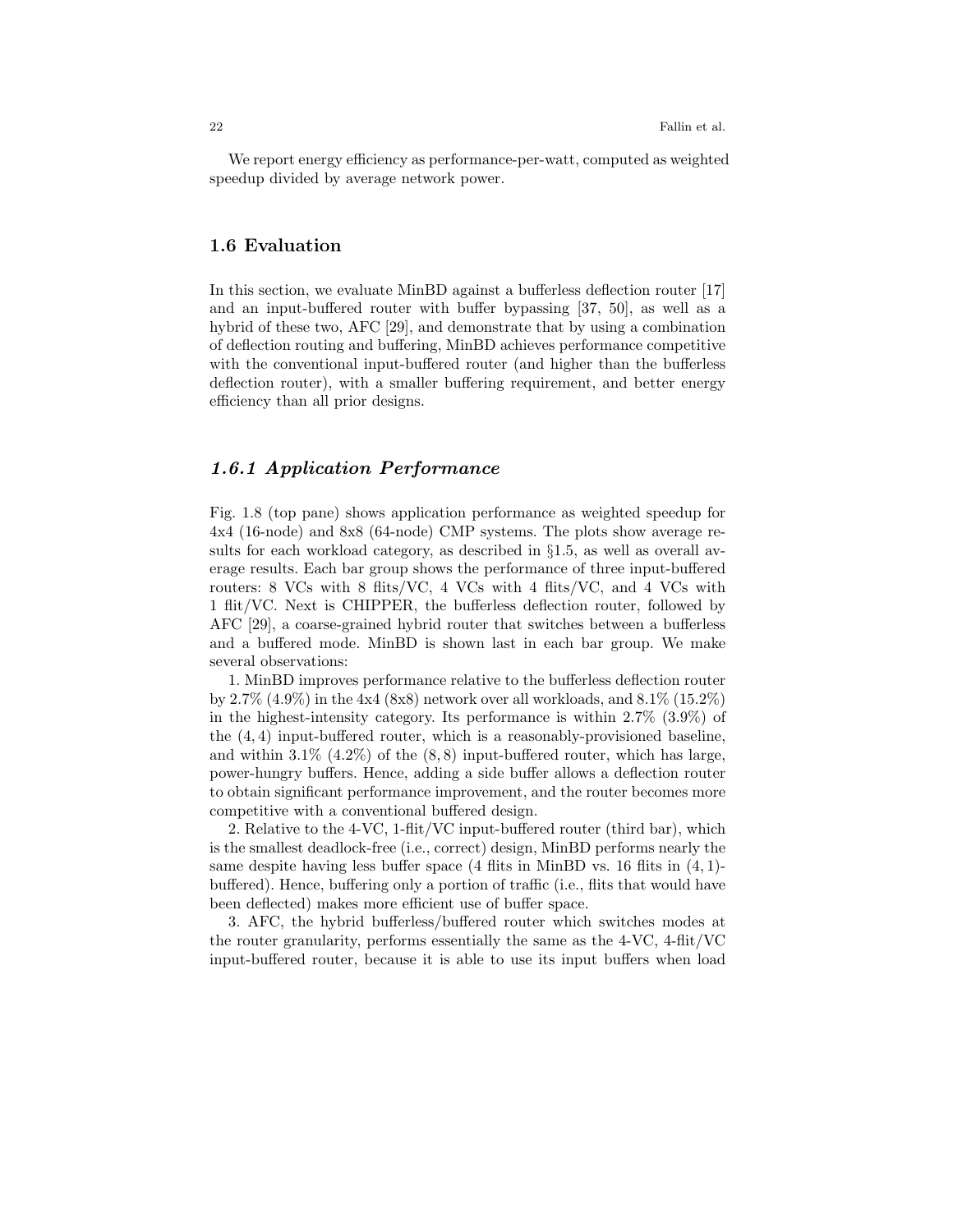

Fig. 1.8 Performance (weighted speedup), network power, and energy efficiency (performance per watt) in 16 (4x4) and 64 (8x8)-node CMP systems.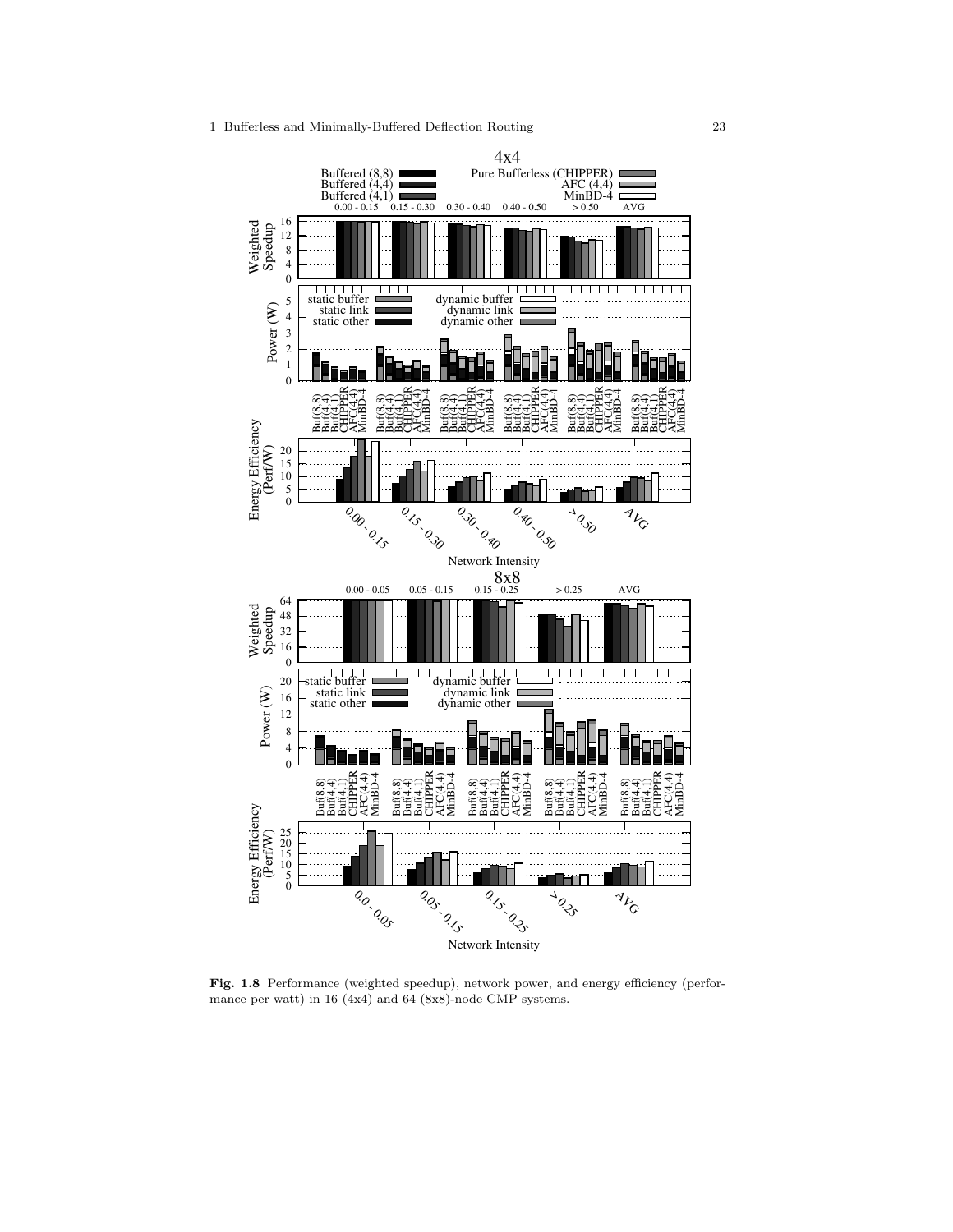increases. However, as we will see, this performance comes at an efficiency cost relative to our hybrid design.

#### 1.6.2 Network Power and Energy Efficiency

Network Power: Fig. 1.8 (middle pane) shows average total network power, split by component and type (static/dynamic), for 4x4 and 8x8 networks across the same workloads. Note that static power is shown in the bottom portion of each bar, and dynamic power in the top portion. Each is split into buffer power, link power, and other power (which is dominated by datapath components, e.g., the crossbar and pipeline registers). We make several observations:

1. Buffer power is a large part of total network power in the input-buffered routers that have reasonable buffer sizes, i.e.,  $(4, 4)$  and  $(8, 8)$  (VCs, flits/VC), even with empty-buffer bypassing, largely because static buffer power (bottom bar segment) is significant. Removing large input buffers reduces static power in MinBD as well as the purely-bufferless baseline, CHIPPER.<sup>8</sup> Because of this reduction, MinBD's total network power never exceeds that of the input-buffered baselines, except in the highest-load category in an 8x8 mesh (by 4.7%).

2. Dynamic power is larger in the baseline deflection-based router, CHIP-PER, than in input-buffered routers: CHIPPER has 31.8% (41.1%) higher dynamic power than the (4, 4)-buffered router in the 4x4 (8x8) networks in the highest-load category. This is because bufferless deflection-based routing requires more network hops, especially at high load. However, in a 4x4 network, MinBD consumes less dynamic power (by 8.0%) than the (4, 4) buffered baseline in the highest-load category because reduced deflection rate (by 58%) makes this problem relatively less significant, and allows savings in buffer dynamic energy and a simplified datapath to come out. In an 8x8 network, MinBD's dynamic power is only 3.2% higher.

3. MinBD and CHIPPER, which use a permutation network-based datapath rather than a full 5x5 crossbar, reduce datapath static power (which dominates the "static other" category) by 31.0%: the decoupled permutation network arrangement has less area, in exchange for partial permutability (which causes some deflections). Input-buffered routers and AFC require a full crossbar because they cannot deflect flits when performing buffered routing (partial permutability in a non-deflecting router would significantly complicate switch arbitration, because each output arbiter's choice would be limited by which other flits are traversing the router).

<sup>8</sup> Note that network power in the buffered designs takes buffer bypassing into account, which reduces these baselines' dynamic buffer power. The  $(4, 4)$ -buffered router bypasses 73.7% (83.4%) of flits in 4x4 (8x8) networks. Without buffer bypassing, this router has 7.1% (6.8%) higher network power, and 6.6% (6.4%) worse energy-efficiency.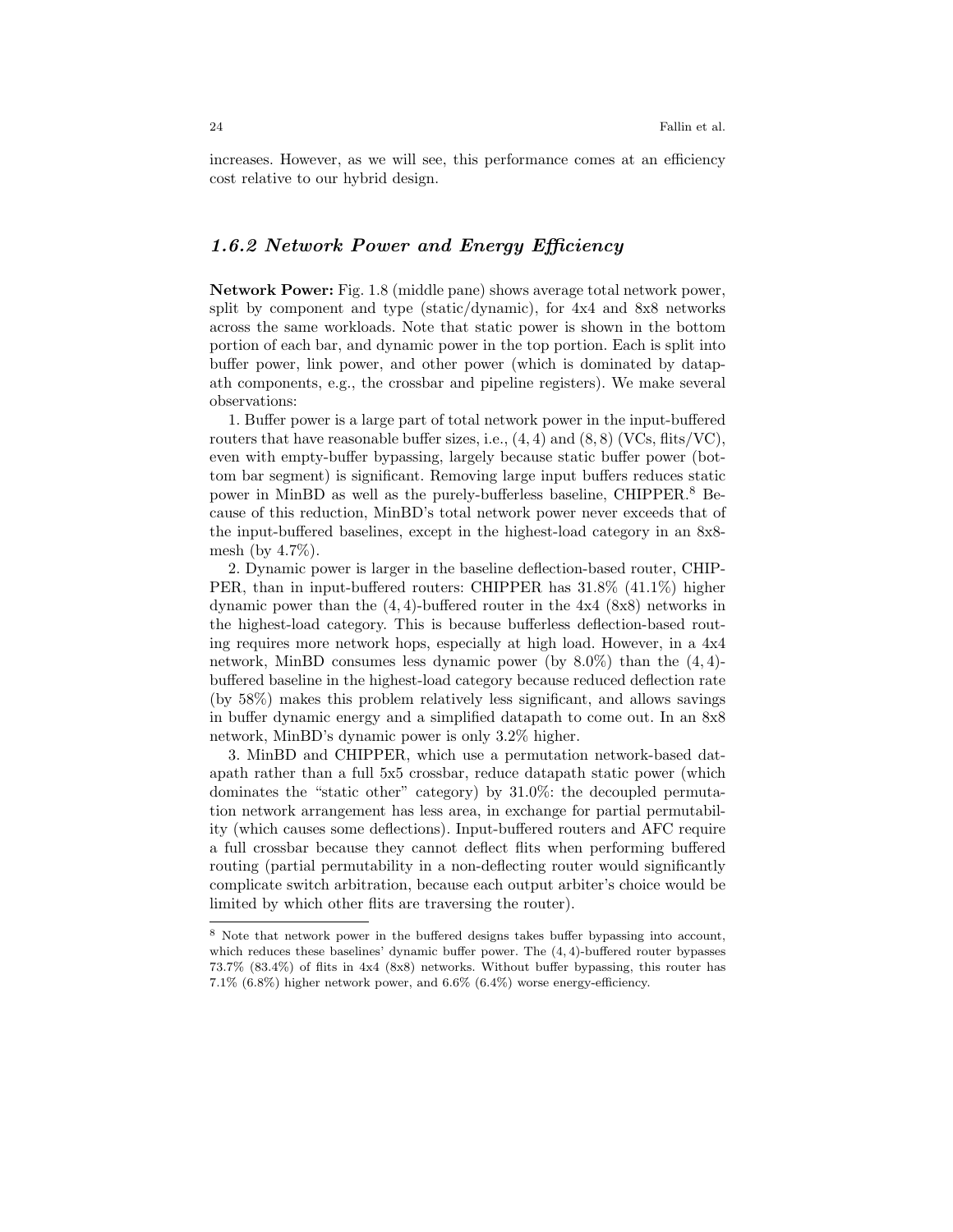4. AFC, the coarse-grained hybrid, has nearly the same network power as the  $(4, 4)$  buffered router at high load:  $0.6\%$   $(5.7\%)$  less in  $4x4$   $(8x8)$ . This is because its buffers are enabled most of the time. At low load, when it can power-gate its buffers frequently, its network power reduces. However, AFC's network power is still higher than the pure bufferless router (CHIPPER) or MinBD because (i) it still spends some time in its buffered mode, and (ii) its datapath power is higher, as described above. On average, AFC still consumes 36.8% (18.1%) more network power than CHIPPER, and 33.5% (33.0%) more than MinBD, in the lowest-load category.

Energy efficiency: Fig. 1.8 (bottom pane) shows energy efficiency. We make two key observations:

1. MinBD has the highest energy efficiency of any evaluated design: on average in 4x4 (8x8) networks, 42.6% (33.8%) better than the reasonablyprovisioned (4, 4) input-buffered design. MinBD has 15.9% (8.7%) better energy-efficiency than the most energy-efficient prior design, the (4, 1)-buffered router.

2. At the highest network load, MinBD becomes less energy-efficient compared to at lower load, and its efficiency degrades at a higher rate than the input-buffered routers with large buffers (because of deflections). However, its per-category energy-efficiency is still better than all baseline designs, with two exceptions. In the highest-load category (near saturation) in an 8x8 mesh, MinBD has nearly the same efficiency as the  $(4, 1)$ -buffered router (but, note that MinBD is much more efficient than this baseline router at lower loads). In the lowest-load category in a 4x4 mesh, the purely-bufferless router CHIPPER is slightly more energy-efficient (but, note that CHIPPER's performance and efficiency degrade quickly at high loads).



**Fig. 1.9** Power  $(X)$  vs. application performance  $(Y)$  in  $4x4$  networks. The line represents all points with equivalent performance-per-watt to MinBD.

We conclude that, by achieving competitive performance with the buffered baseline, and making more efficient use of a much smaller buffer capacity (hence reducing buffer power and total network power), MinBD provides better energy efficiency than prior designs. To summarize this result, we show a 2D plot of power and application performance in Fig. 1.9 for 4x4 networks,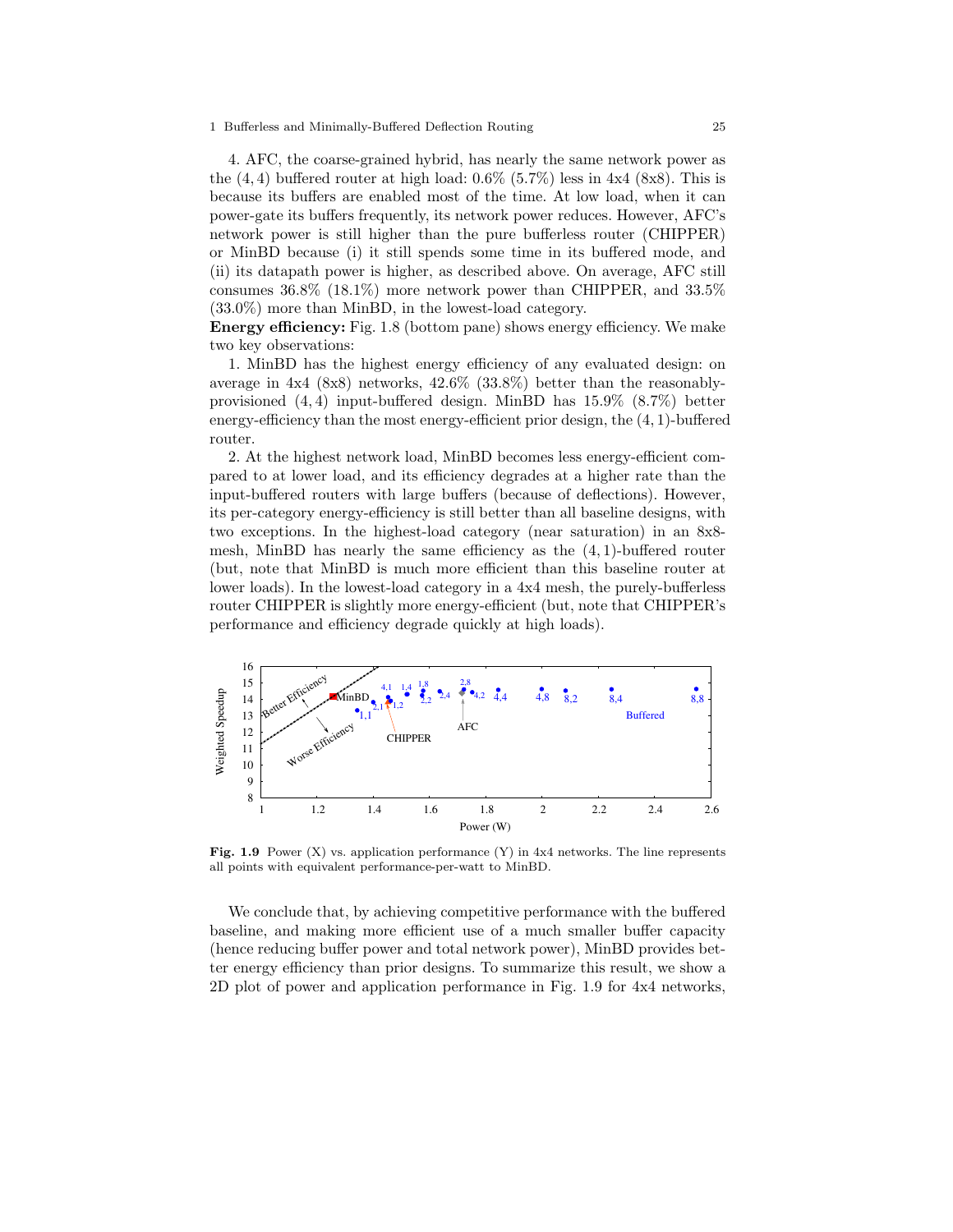and a wider range of buffered router designs, as well as MinBD and CHIP-PER. (Recall from §1.5 that several of the baseline input-buffered designs are not deadlock free (too few VCs) or have a buffer depth that does not cover credit round-trip latency, but we evaluate them anyway for completeness.) In this plot, with power on the X axis and application performance on the Y axis, a line through the origin represents a fixed performance-per-watt ratio (the slope of the line). This equal-efficiency line is shown for MinBD. Points above the line have better efficiency than MinBD, and points below have worse efficiency. As shown, MinBD presents the best energy efficiency among all evaluated routers. The trend in an 8x8 network (not shown for space) is similar (see technical report [18]).

## 1.6.3 Performance Breakdown

To understand the observed performance gain in more detail, we now break down performance by each component of MinBD. Fig. 1.10 shows performance (for 4x4 networks) averaged across all workloads for eight deflection systems, which constitute all possible combinations of MinBD's mechanisms added to the baseline (CHIPPER) router: dual-width ejection (D), silverflit prioritization  $(S)$ , and the side buffer  $(B)$ , shown with the same three input-buffered configurations as before. The eighth bar  $(D+S+B)$ , which represents all three mechanisms added to the baseline deflection network, represents MinBD. Table 1.2 shows deflection rate for the same set of systems.



Fig. 1.10 Breakdown of performance gains for each mechanism in MinBD.

Table 1.2 Average deflection rates for deflection-based routers.

| Baseline  |      | ມ     | B    |                | $ D+B $ $ S+B $ |      | $D+S+B$        |
|-----------|------|-------|------|----------------|-----------------|------|----------------|
| (CHIPPER) |      |       |      |                |                 |      | I(MinBD)       |
| 0.28      | 0.22 | IN 97 | 0.17 | $ 0.22\rangle$ |                 | 0.16 | $ 0.10\rangle$ |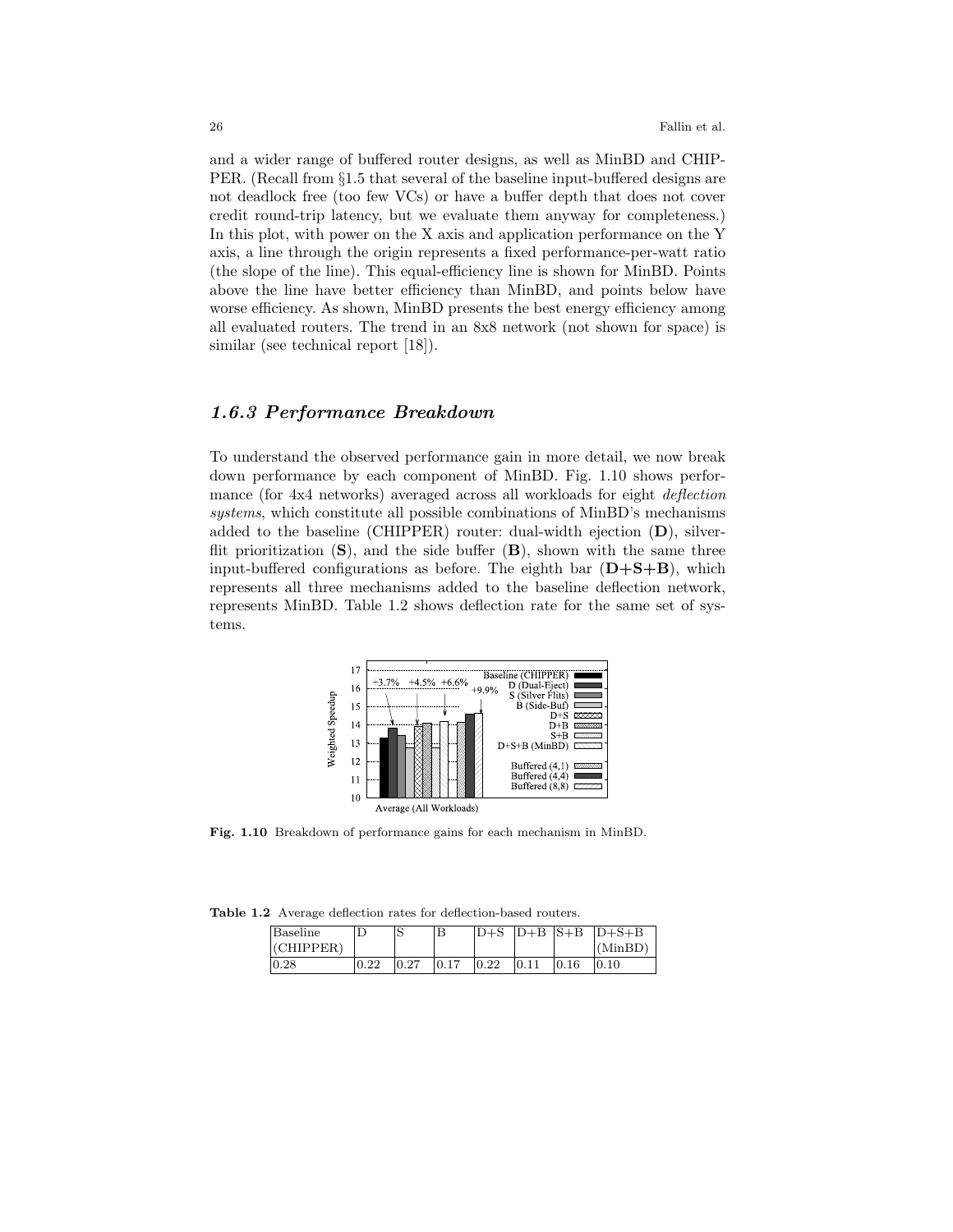Table 1.3 Normalized router area and critical path for bufferless and buffered baselines, compared to MinBD.

| Router Design               |          |          | $\vert$ CHIPPER $\vert$ MinBD $\vert$ Buffered $(8,8)\vert$ Buffered $(4,4)\vert$ Buffered $(4,1)$ |      |          |
|-----------------------------|----------|----------|----------------------------------------------------------------------------------------------------|------|----------|
| Normalized Area             | $1.00\,$ | $1.03\,$ | 12.06                                                                                              | 1.69 | $1.60\,$ |
| Normalized<br>Critical 1.00 |          | 1.07     | 0.99                                                                                               | 0.99 | 0.99     |
| Path Length                 |          |          |                                                                                                    |      |          |

We draw three main conclusions:

1. All mechanisms individually contribute to performance and reduce deflection rate. Dual ejection  $(D)$  increases performance by 3.7% over baseline CHIPPER.<sup>9</sup> Adding silver-flit prioritization  $(D+S)$  increases performance by 0.7% over dual-ejection alone. Adding a side buffer to the other two mechanisms  $(D+S+B)$  increases performance by 2.0% on average.

2. Adding a side buffer by itself (B) is not sufficient to attain the performance that MinBD achieves. In fact, when only the side buffer is added, performance drops by 4.3% relative to baseline CHIPPER. The degradation occurs primarily because the increased in-network throughput (enabled by a reduced deflection rate) in the network with side buffers places more ejection pressure on nodes, which exacerbates the ejection bottleneck that we observed in §1.4.1. This performance reduction comes despite a reduced deflection rate: even though flits are not deflected as frequently, they must still be removed from the network efficiently for performance to increase.

3. Adding dual ejection to the side buffered system  $(D+B)$  to address the ejection bottleneck increases performance to 5.8% above baseline. Silverflit prioritization in addition to this configuration point yields the MinBD router (eighth bar), which attains 6.6% performance above baseline (2.7% above dual-ejection alone) on average for all workload intensities. Overall, deflection rate reduces by 64% from baseline CHIPPER to MinBD (and 54% from CHIPPER with dual-ejection  $(D)$  to MinBD, as shown in our primary results).

#### 1.6.4 Synthetic Traffic Performance

We study the network-level performance of MinBD and baseline designs by applying synthetic traffic patterns: uniform random, bit-complement, and transpose [11]. Fig. 1.11 shows latency curves with injection rate swept from zero to saturation for the bufferless deflection router, MinBD, and the (4, 1) and (8, 8) input-buffered router (other input-buffered routers are omitted for clarity; these are the smallest and largest evaluated input-buffered routers, to show lower and upper bounds). Latency curves are shown for uniform

<sup>9</sup> The main results presented in Fig. 1.8 use this data point (with dual ejection) in order to make a fair (same external router interface) comparison.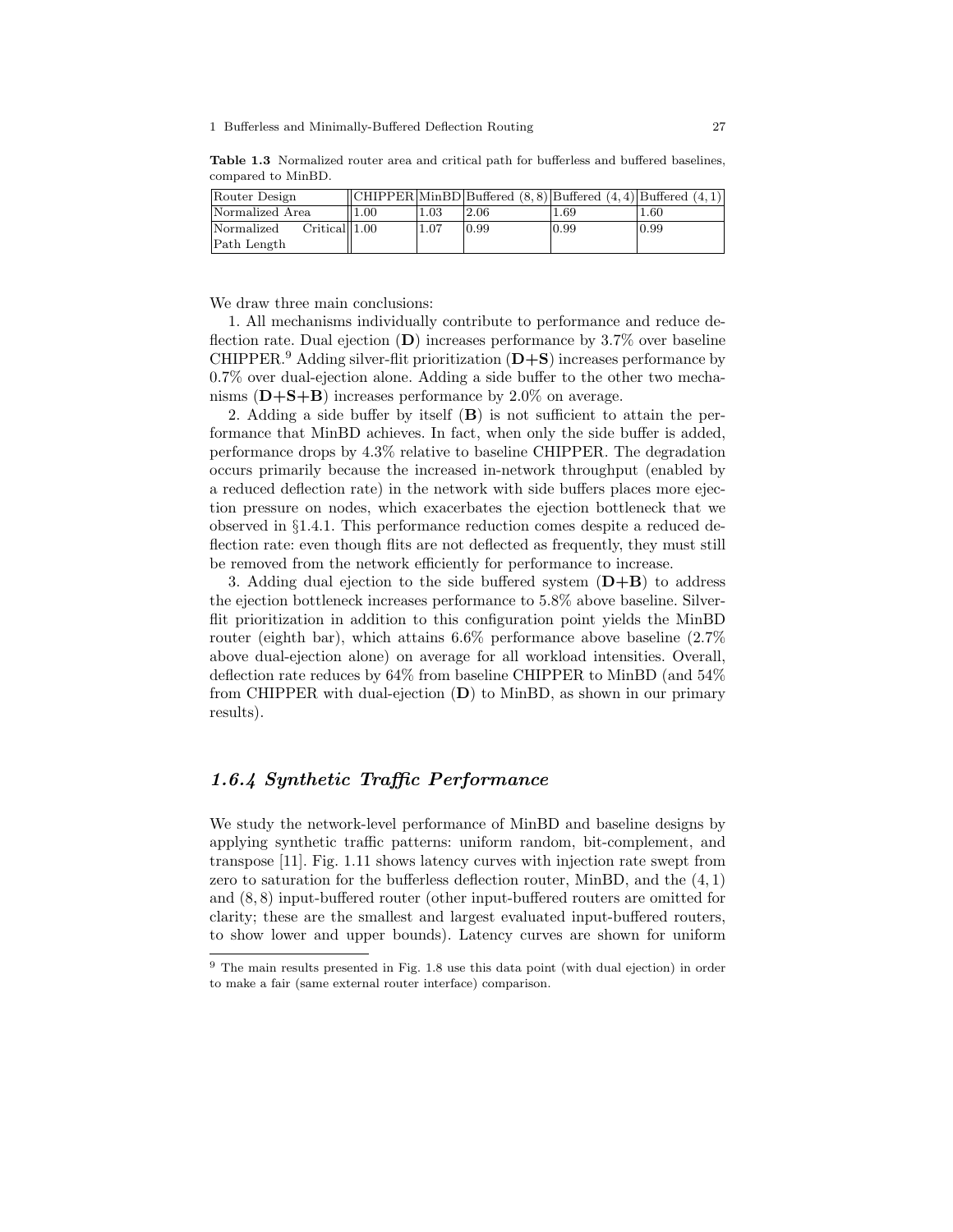

Fig. 1.11 Synthetic traffic evaluations for MinBD, CHIPPER and input-buffered routers (with small and large input buffers), in 4x4 and 8x8 meshes.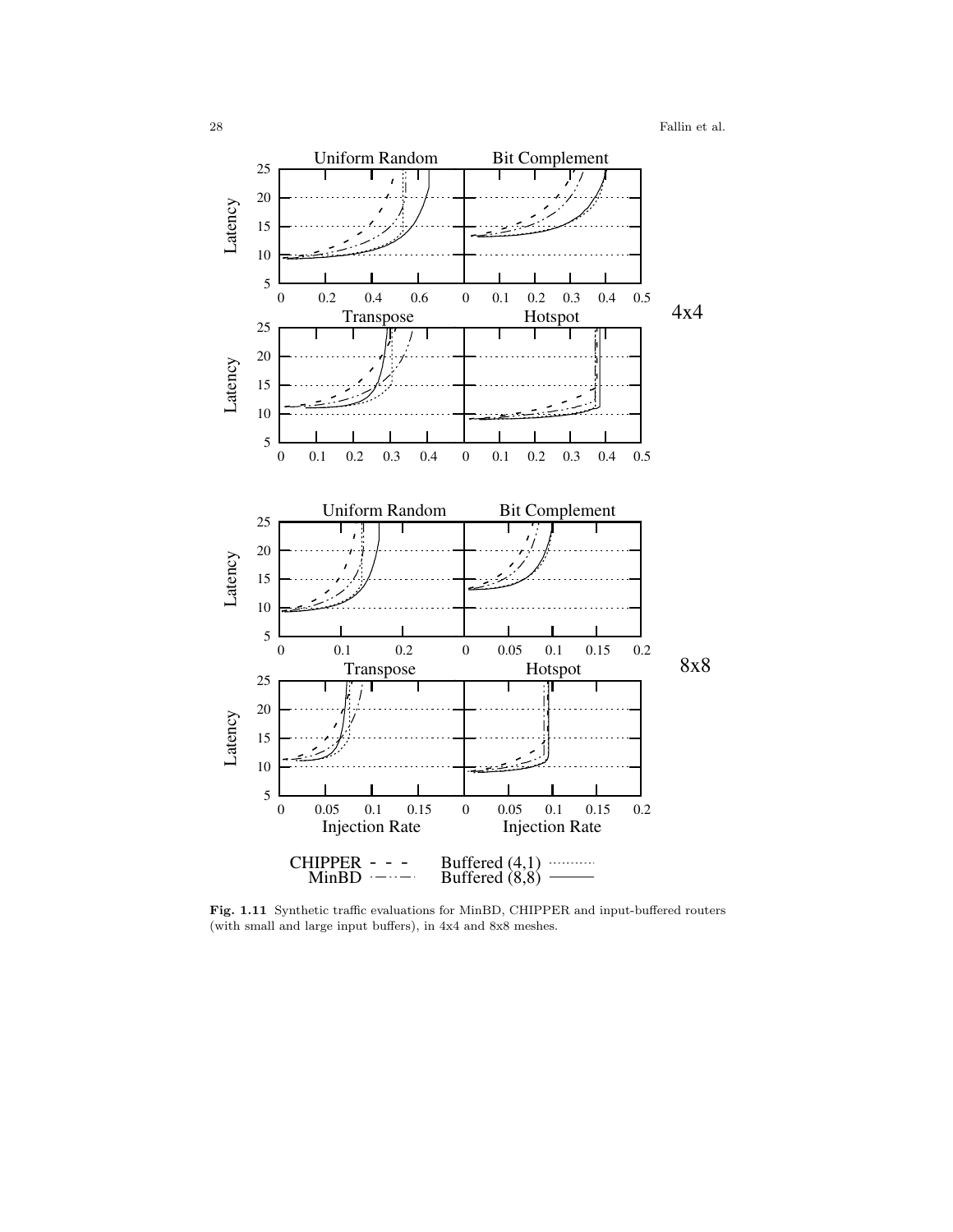random, bit complement, transpose, and hotspot patterns. In the "hotspot" pattern, nodes send requests to a single node at the center of the mesh with 20% probability and to random locations otherwise. (Under a 100% hotspot pattern, the performance of all designs converges because the receiving node's ejection bandwidth is the bottleneck. A 20% skewed hotspot pattern is more realistic because it tests the network's capacity to handle unbalanced load.)

Under uniform random traffic (which most closely resembles our multiprogrammed application workloads with striped data mapping), MinBD performs better than the bufferless baseline, with a higher saturation point. MinBD has a lower network saturation point than the input-buffered network with large input buffers, but very similar saturation point to the small (4, 1) input-buffered router, as our earlier results indicated. We conclude that with only 4 flits of buffering per router, MinBD closes nearly half of the gap in network saturation throughput between the bufferless router (CHIPPER) and the largest input-buffered router (with 256 flits of total buffer space), and performs similarly to a smaller input-buffered router with 16 flits of total buffer space.

In addition, non-uniform traffic patterns demonstrate the robustness and adaptivity of deflection routing: in particular, the transpose traffic pattern demonstrates a lower saturation point in the input-buffered router than either deflection-based router (MinBD or CHIPPER). This advantage occurs because deflection routing is adaptive (a flit's path can change based on network conditions). Deflections spread traffic away from hotspots and balance load in unbalanced traffic patterns. While adaptive routing is also possible in input-buffered routers, it is more complex because it requires the router to track network load or congestion (locally or globally) and make decisions accordingly. In contrast, deflection routing provides adaptivity by virtue of its ordinary operation.

#### 1.6.5 Sensitivity to Parameters

Side Buffer Size: As side buffer size is varied from 1 to 64 flits, mean weighted speedup (application performance) changes only 0.2% on average across all workloads (0.9% in the highest-intensity category) in 4x4 networks. We conclude that the presence of the buffer (to buffer at least one deflected flit) is more important than its size, because the average utilization of the buffer is low. In a 4x4 MinBD network with 64-flit side buffers at saturation (61% injection rate, uniform random), the side buffer is empty 48% of the time on average; 73% of the time, it contains 4 or fewer flits; 93% of the time, 16 or fewer. These measurements suggest that a very small side buffer captures most of the benefit. Furthermore, total network power increases by 19% (average across all 4x4 workloads) when a 1-flit buffer per router is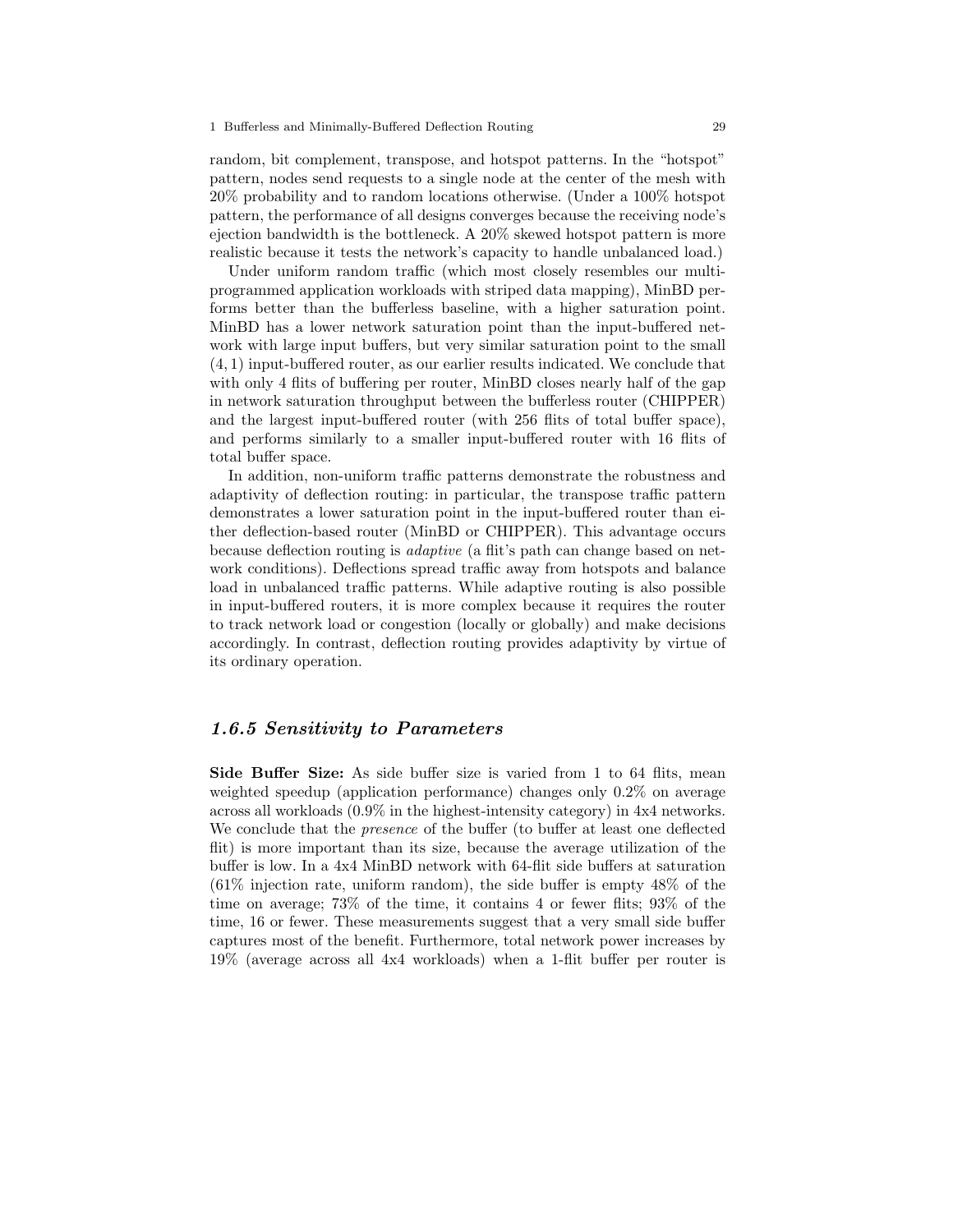increased to a 64-flit buffer per router. Hence, a larger buffer wastes power without significant performance benefit.

We avoid a 1-flit side buffer because of the way the router is pipelined: such a single-flit buffer would either require for a flit to be able to enter, then leave, the buffer in the same cycle (thus eliminating the independence of the two router pipeline stages), or else could sustain a throughput of one flit only every two cycles. (For this sensitivity study, we optimistically assumed the former option for the 1-flit case.) The 4-flit buffer we use avoids this pipelining issue, while increasing network power by only 4% on average over the 1-flit buffer.

Note that although the size we choose for the side buffer happens to be the same as the 4-flit packet size which we use in our evaluations, this need not be the case. In fact, because the side buffer holds deflected flits (not packets) and deflection decisions occur at a per-flit granularity, it is unlikely that the side buffer will hold more than one or two flits of a given packet at a particular time. Hence, unlike conventional input-buffered routers which typically size a buffer to hold a whole packet, MinBD's side buffer can remain small even if packet size increases.

Packet Size: Although we perform our evaluations using a 4-flit packet size, our conclusions are robust to packet size. In order to demonstrate this, we also evaluate MinBD, CHIPPER, and the  $(4, 4)$ - and  $(8, 8)$ -input-buffered routers in 4x4 and 8x8 networks using a data packet size of 8 flits. In a 4x4 (8x8) network, MinBD improves performance over CHIPPER by 17.1% (22.3%), achieving performance within 1.2%  $(8.1\%)$  of the  $(4, 4)$ -input-buffered router and within  $5.5\%$   $(12.8\%)$  of the  $(8, 8)$ -input-buffered router, while reducing average network power by 25.0% (18.1%) relative to CHIPPER, 16.0% (9.4%) relative to the  $(4, 4)$ -input-buffered router, and  $40.3\%$   $(34.5\%)$  relative to the (8, 8)-input-buffered router, respectively. MinBD remains the most energyefficient design as packet size increases.

#### 1.6.6 Hardware Cost: Router Area and Critical Path

We present normalized router area and critical path length in Table 1.3. Both metrics are normalized to the bufferless deflection router, CHIPPER, because it has the smallest area of all routers. MinBD adds only 3% area overhead with its small buffer. In both CHIPPER and MinBD, the datapath dominates the area. In contrast, the large-buffered baseline has 2.06x area, and the reasonably-provisioned buffered baseline has 1.69x area. Even the smallest deadlock-free input-buffered baseline has 60% greater area than the bufferless design (55% greater than MinBD). In addition to reduced buffering, the reduction seen in CHIPPER and MinBD is partly due to the simplified datapath in place of the 5x5 crossbar (as also discussed in §1.6.2). Overall, MinBD reduces area relative to a conventional input-buffered router both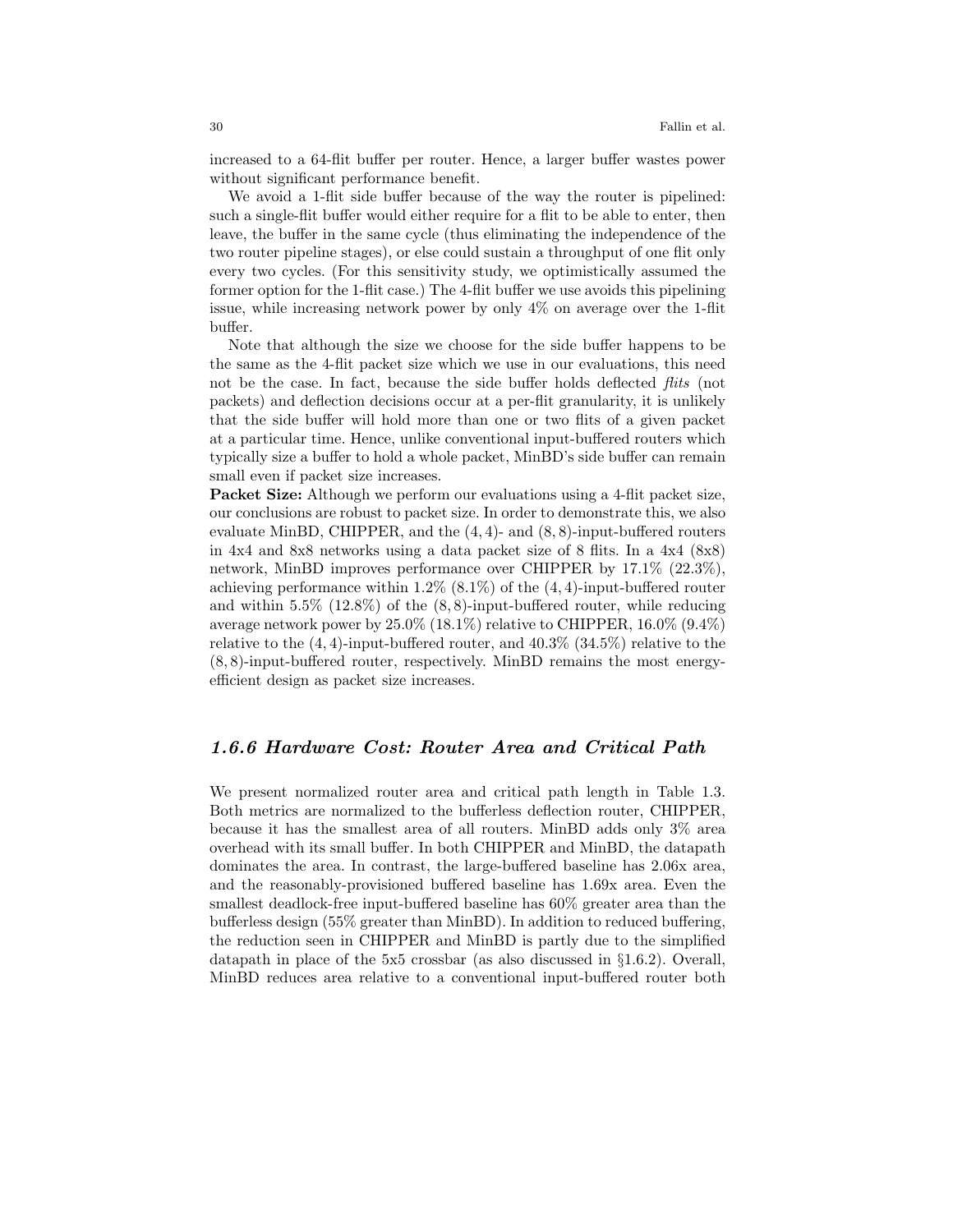by significantly reducing the required buffer size, and by using a more areaefficient datapath.

Table 1.3 also shows the normalized critical path length of each router design, which could potentially determine the network operating frequency. MinBD increases critical path by 7% over the bufferless deflection router, which in turn has a critical path  $1\%$  longer than an input-buffered router. In all cases, the critical path is through the flit arbitration logic (the permutation network in MinBD and CHIPPER, or the arbiters in the input-buffered router). MinBD increases critical path relative to CHIPPER by adding logic in the deflection-routing stage to pick a flit to buffer, if any. The buffer reinjection and redirection logic in the first pipeline stage (ejection/injection) does not impact the critical path because the permutation network pipeline stage has a longer critical path.

### 1.7 Related Work

To our knowledge, MinBD is the first NoC router design that combines deflection routing with a small side buffer that reduces deflection rate. Other routers combine deflection routing with buffers, but do not achieve the efficiency of MinBD because they either continue to use input buffers for all flits (Chaos router) or switch all buffers on and off at a coarse granularity with a per-router mode switch (AFC), in contrast to MinBD's fine-grained decision to buffer or deflect each flit.

Buffered NoCs that also use deflection: Several routers that primarily operate using buffers and flow control also use deflection routing as a secondary mechanism under high load. The Chaos Router [32] deflects packets when a packet queue becomes full to probabilistically avoid livelock. However, all packets that pass through the router are buffered; in contrast, MinBD performs deflection routing first, and only buffers some flits that would have been deflected. This key aspect of our design reduces buffering requirements and buffer power. The Rotary Router [1] allows flits to leave the router's inner ring on a non-productive output port after circulating the ring enough times, in order to ensure forward progress. In this case, again, deflection is used as an escape mechanism to ensure probabilistic correctness, rather than as the primary routing algorithm, and all packets must pass through the router's buffers.

Other bufferless designs: Several prior works propose bufferless router designs [17, 21, 26, 38, 48]. We have already extensively compared to CHIPPER [17], from which we borrow the deflection routing logic design. BLESS [38], another bufferless deflection network, uses a more complex deflection routing algorithm. Later works showed BLESS to be difficult to implement in hardware [17, 26, 37], thus we do not compare to it in this work. Other bufferless networks drop rather than deflect flits upon contention [21, 26].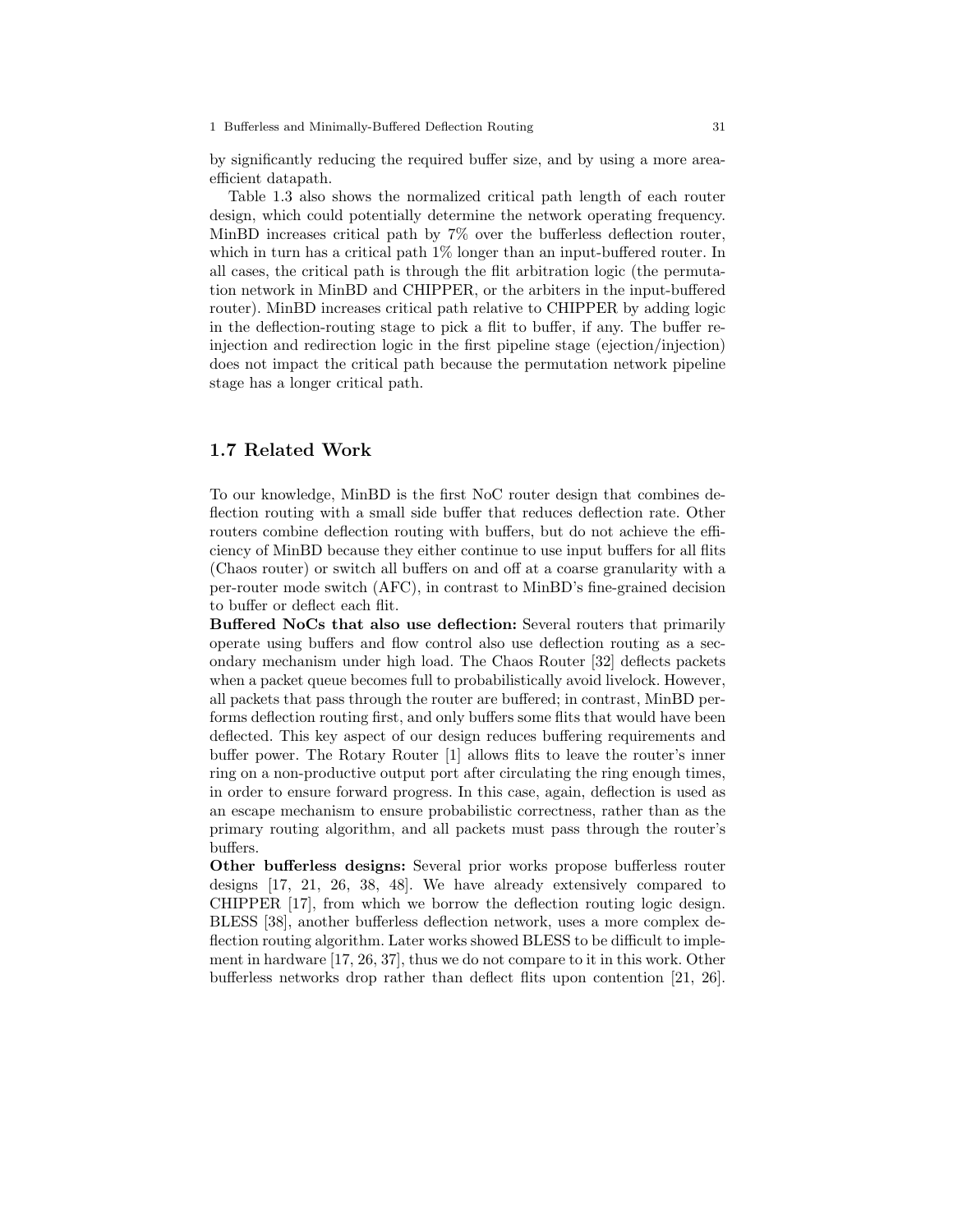Some earlier large multiprocessor interconnects, such as those in HEP [42] and Connection Machine [27], also used deflection routing. The HEP router combined some buffer space with deflection routing [43]. However, these routers' details are not well-known, and their operating conditions (large off-chip networks) are significantly different than those of modern NoCs.

More recently, Fallin et al. [19] applied deflection routing to a hierarchical ring topology, allowing most routers (those that lie within a ring) to be designed without any buffering or flow control, and using only small buffers to transfer between rings. The resulting design, HiRD, was shown to be more energy-efficient than the baseline hierarchical ring with more buffering. HiRD uses many of the same general ideas as MinBD to ensure forward progress, e.g., enforcing explicit forward-progress guarantees in the worst case without impacting common-case complexity.

Improving high-load performance in bufferless networks: Some work has proposed congestion control to improve performance at high network load in bufferless deflection networks [8, 39, 40]. Both works used source throttling: when network-intensive applications cause high network load which degrades performance for other applications, these intensive applications are prevented from injecting network traffic some of the time. By reducing network load, source throttling reduces deflection rate and improves overall performance and fairness. These congestion control techniques and others (e.g., [47]) are orthogonal to MinBD, and could improve MinBD's performance further.

Hybrid buffered-bufferless NoCs: AFC [29] combines a bufferless deflection router based on BLESS [38] with input buffers, and switches between bufferless deflection routing and conventional input-buffered routing based on network load at each router. While AFC has the performance of buffered routing in the highest-load case, with better energy efficiency in the low-load case (by power-gating buffers when not needed), it misses opportunity to improve efficiency because it switches buffers on at a coarse granularity. When an AFC router experiences high load, it performs a mode switch which takes several cycles in order to turn on its buffers. Then, it pays the buffering energy penalty for every flit, whether or not it would have been deflected. It also requires buffers as large as the baseline input-buffered router design in order to achieve equivalent high-load performance. As a result, its network power is nearly as high as a conventional input-buffered router at high load, and it requires fine-grained power gating to achieve lower power at reduced network load. In addition, an AFC router has a larger area than a conventional buffered router, because it must include both buffers and buffered-routing control logic as well as deflection-routing control logic. In contrast, MinBD does not need to include large buffers and the associated buffered-mode control logic, instead using only a smaller side buffer. MinBD also removes the dependence on efficient buffer power-gating that AFC requires for energyefficient operation at low loads. We quantitatively compared MinBD to AFC in §1.4 and demonstrated better energy efficiency at all network loads.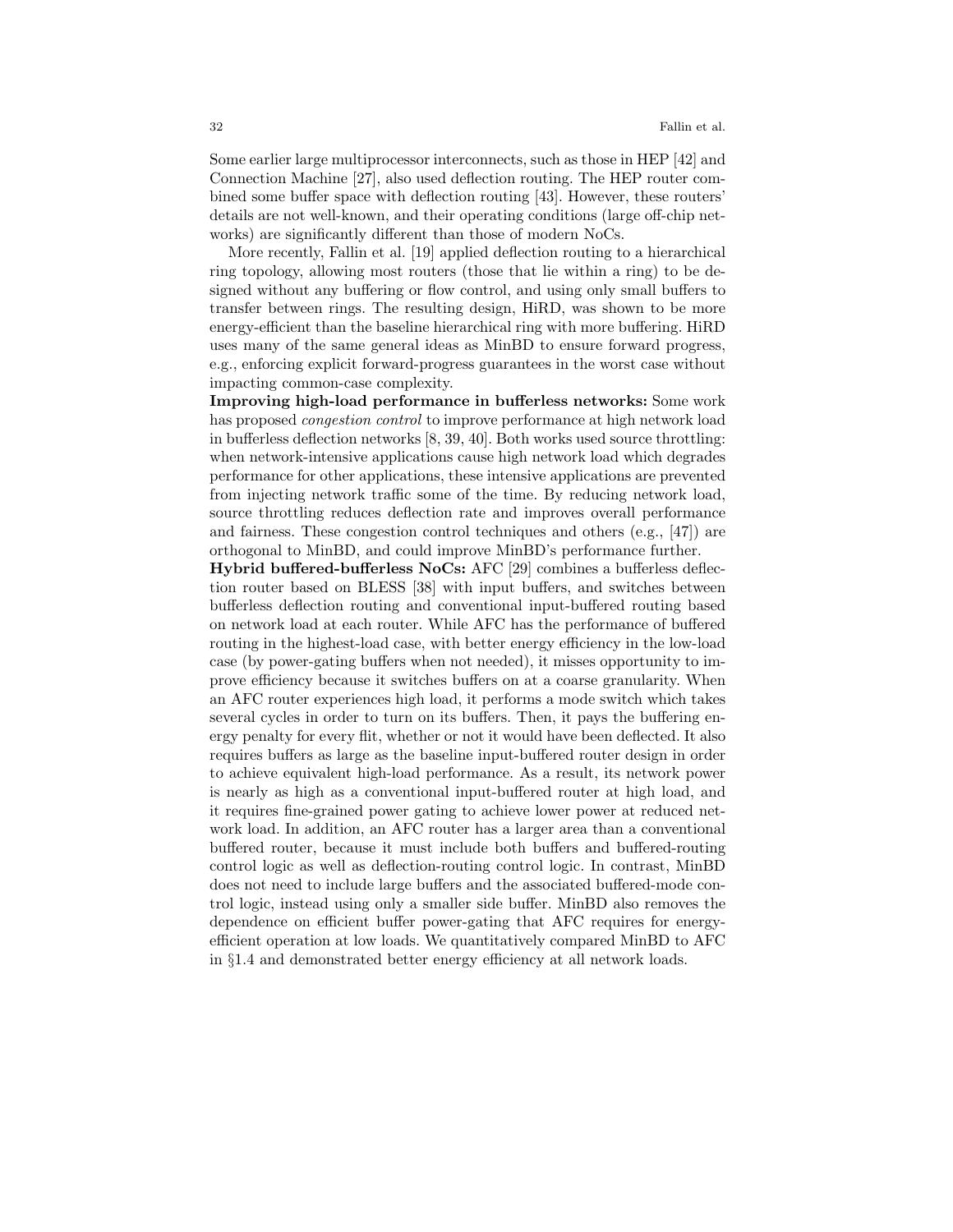Reducing cost of buffered routers: Empty buffer bypassing [50, 37] reduces buffered router power by allowing flits to bypass input buffers when empty. However, as our evaluations (which faithfully model the power reductions due to buffer bypassing) show, this scheme reduces power less than our new router design: bypassing is only effective when buffers are empty, which happens more rarely as load increases. Furthermore, buffers continue to consume static power, even when unused. Though both MinBD and emptybuffer-bypassed buffered routers avoid buffering significant traffic, MinBD further reduces router power by using much smaller buffers.

Kim [30] proposed a low-cost buffered router design in which a packet uses a buffer only when turning, not when traveling straight along one dimension. Unlike our design, this prior work does not make use of deflection, but uses deterministic X-Y routing. Hence, it is not adaptive to different traffic patterns. Furthermore, its performance depends significantly on the size of the turn-buffers. By using deflection, MinBD is less dependent on buffer size to attain high performance, as we argued in  $\S1.6.5$ . In addition, [30] implements a token-based injection starvation avoidance scheme which requires additional communication between routers, whereas MinBD requires only per-router control to ensure side buffer injection.

#### 1.8 Conclusion

In this chapter, we introduced deflection routing and discussed two bufferless deflection routers, BLESS [38] and CHIPPER [17]. We then described MinBD [20], a minimally-buffered deflection router design. MinBD combines deflection routing with a small buffer, such that some network traffic that would have been deflected is placed in the buffer instead. Previous router designs which use buffers typically place these buffers at the router inputs. In such a design, energy is expended to read and write the buffer for every flit, and buffers must be large enough to efficiently handle all arriving traffic. In contrast to prior work, a MinBD router uses its buffer for only a fraction of network traffic, and hence makes more efficient use of a given buffer size than a conventional input-buffered router. Its average network power is also greatly reduced: relative to an input-buffered router, buffer power is much lower, because buffers are smaller. Relative to a bufferless deflection router, dynamic power is lower, because deflection rate is reduced with the small buffer.

We evaluate MinBD against a comprehensive set of baseline router designs: three configurations of an input-buffered virtual-channel router [11], a bufferless deflection router, CHIPPER [17], and a hybrid buffered-bufferless router, AFC [29]. Our evaluations show that MinBD performs competitively and reduces network power: on average in a 4x4 network, MinBD performs within 2.7% of the input-buffered design (a high-performance baseline) while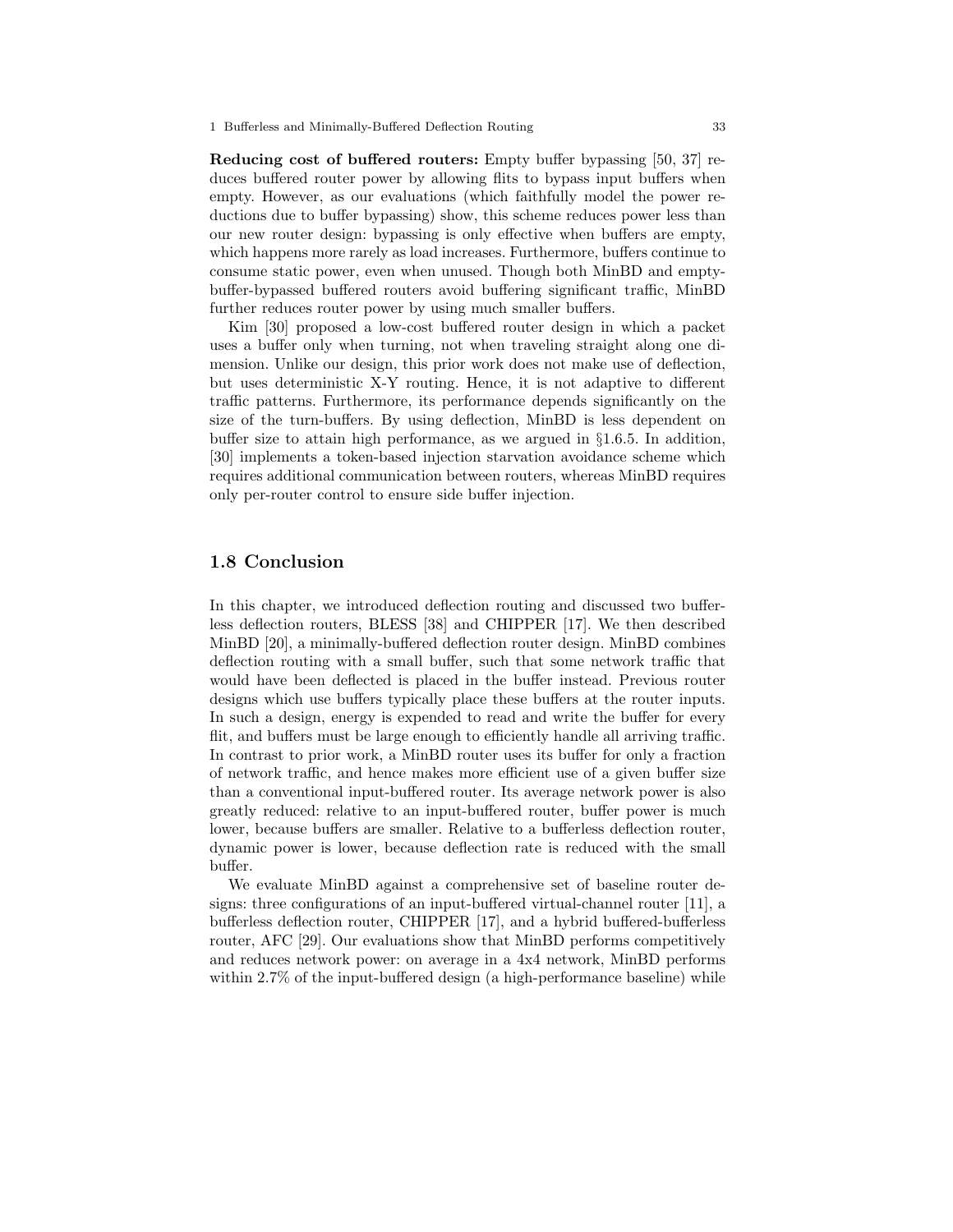consuming 31.8% less total network power on average relative to this inputbuffered router (and 13.4% less than the bufferless router, which performs worse than MinBD). Finally, MinBD has the best energy efficiency among all routers which we evaluated. We conclude that a router design which augments bufferless deflection routing with a small buffer to reduce deflection rate is a compelling design point for energy-efficient, high-performance onchip interconnect.

#### 1.9 Future Work

We believe promising future research directions exist in bufferless and minimallybuffered deflection routers. One promising direction is to develop more effective packet prioritization mechanisms that are applicable to such routers. For example, to improve system performance and fairness, mechanisms have been proposed to perform packet prioritization in a manner that is aware of application characteristics [13] or packet latency slack [14]. Similarly, mechanisms have been proposed to provide quality of service to different applications in buffered routers (e.g., [23, 24, 35]). Development of similar mechanisms for bufferless and minimally buffered routers is an open research problem. Another promising direction is to develop techniques to increase the applicability of bufferless and minimally buffered deflection routing to different topologies, such as express cube topologies [22, 31] and hybrid and hierarchical topologies [2, 15, 24]. Adaptation of bufferless and minimally-buffered deflection routing in a manner that guarantees correctness in different topologies, and the evaluation of resulting techniques is an important area for future work. As a first step, our recent research [19] has developed new techniques to use deflection routing in hierarchical ring topologies, with promising results that show that a minimally-buffered hierarchical ring design significantly improves system energy efficiency. We intend to explore these research directions in the future and hope that this chapter serves as an inspiration to other researchers as well.

### Acknowledgments

We thank the anonymous reviewers of our conference papers CHIPPER [17] and MinBD [20] for their feedback. We gratefully acknowledge members of the SAFARI group and Michael Papamichael at CMU for feedback. Chris Fallin is currently supported by an NSF Graduate Research Fellowship (Grant No. 0946825). Rachata Ausavarungnirun is currently supported by the Royal Thai Government Scholarship. Greg Nazario and Xiangyao Yu were undergraduate research interns while this work was done. We acknowledge the generous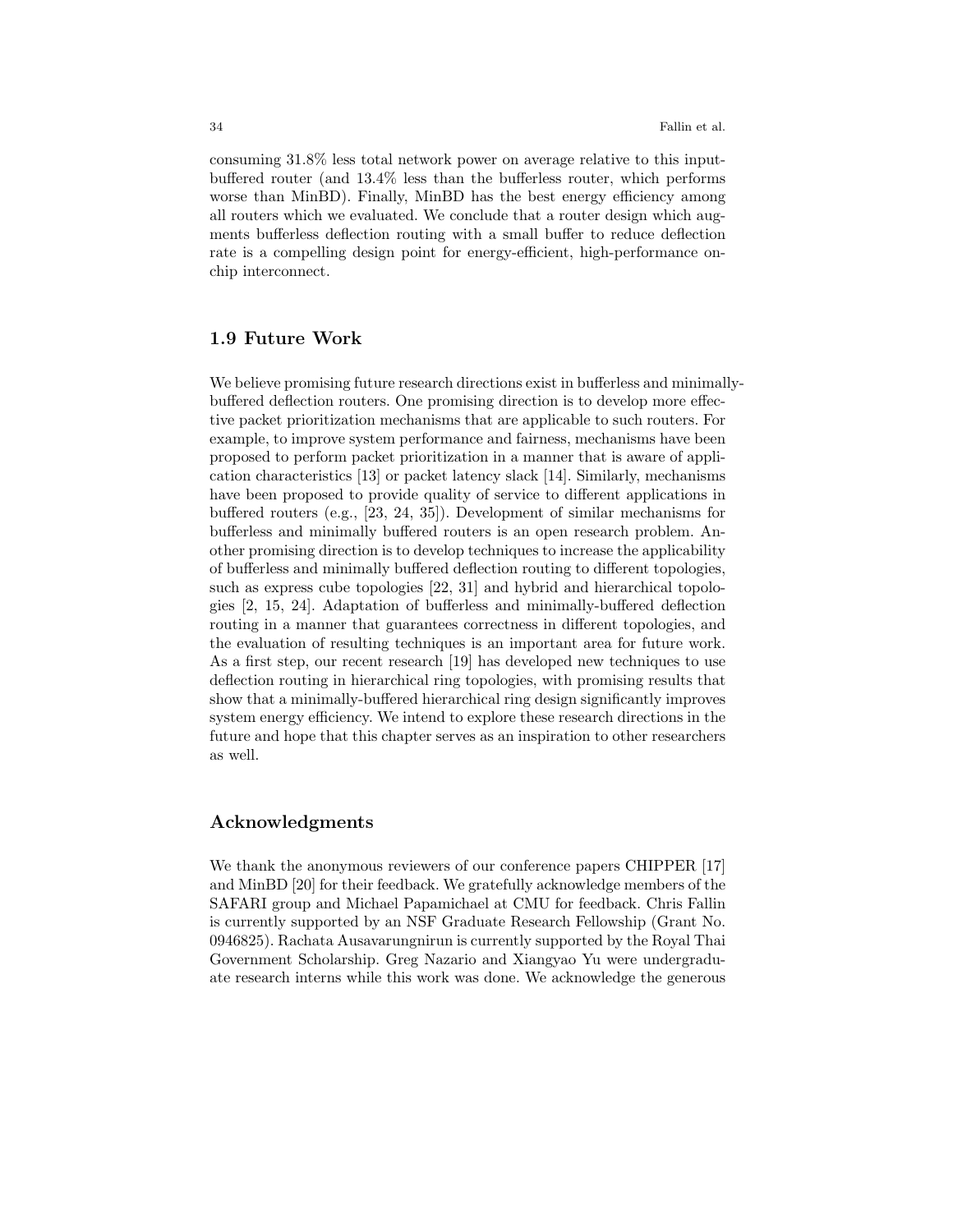support of our industrial partners, including AMD, HP Labs, IBM, Intel, NVIDIA, Oracle, Qualcomm, and Samsung. This research was partially supported by grants from NSF (CAREER Award CCF-0953246, CCF-1147397 and CCF-1212962). This article is a significantly extended and revised version of our previous conference papers that introduced CHIPPER [17] and MinBD [20].

## References

- [1] Abad, P., et al.: Rotary router: an efficient architecture for CMP interconnection networks. ISCA-34 (2007)
- [2] Balfour, J., Dally, W.J.: Design tradeoffs for tiled CMP on-chip networks. ICS (2006)
- [3] Baran, P.: On distributed communications networks. IEEE Transactions on Communication Systems (1964)
- [4] Borkar, S.: Thousand core chips: a technology perspective. DAC-44 (2007)
- [5] Borkar, S.: Future of interconnect fabric: a contrarian view. SLIP '10 (2010)
- [6] Borkar, S.: NoCs: What's the point? NSF Workshop on Emerging Tech. for Interconnects (WETI), Feb. 2012 (2012)
- [7] Bose, P.: The power of communication: Trends, challenges (and accounting issues). NSF WETI, Feb. 2012 (2012)
- [8] Chang, K., et al.: HAT: Heterogeneous adaptive throttling for on-chip networks. SBAC-PAD (2012)
- [9] Culler, D.E., et al.: Parallel Computer Architecture: A Hardware/Software Approach. Morgan Kaufmann (1999)
- [10] Dally, W., Seitz, C.: Deadlock-free message routing in multiprocessor interconnection networks. IEEE Trans. Comp. (1987)
- [11] Dally, W., Towles, B.: Principles and Practices of Interconnection Networks. Morgan Kaufmann (2004)
- [12] Dally, W.J., Towles, B.: Route packets, not wires: On-chip interconnection networks. DAC-38 (2001)
- [13] Das, R., Mutlu, O., Moscibroda, T., Das, C.: Application-aware prioritization mechanisms for on-chip networks. MICRO-42 (2009)
- [14] Das, R., et al.: Aérgia: exploiting packet latency slack in on-chip networks. ISCA-37 (2010)
- [15] Das, R., et al.: Design and evaluation of hierarchical on-chip network topologies for next generation CMPs. HPCA-15 (2011)
- [16] Eyerman, S., Eeckhout, L.: System-level performance metrics for multiprogram workloads. IEEE Micro 28, 42–53 (2008)
- [17] Fallin, C., et al.: CHIPPER: A low-complexity bufferless deflection router. HPCA-17 (2011)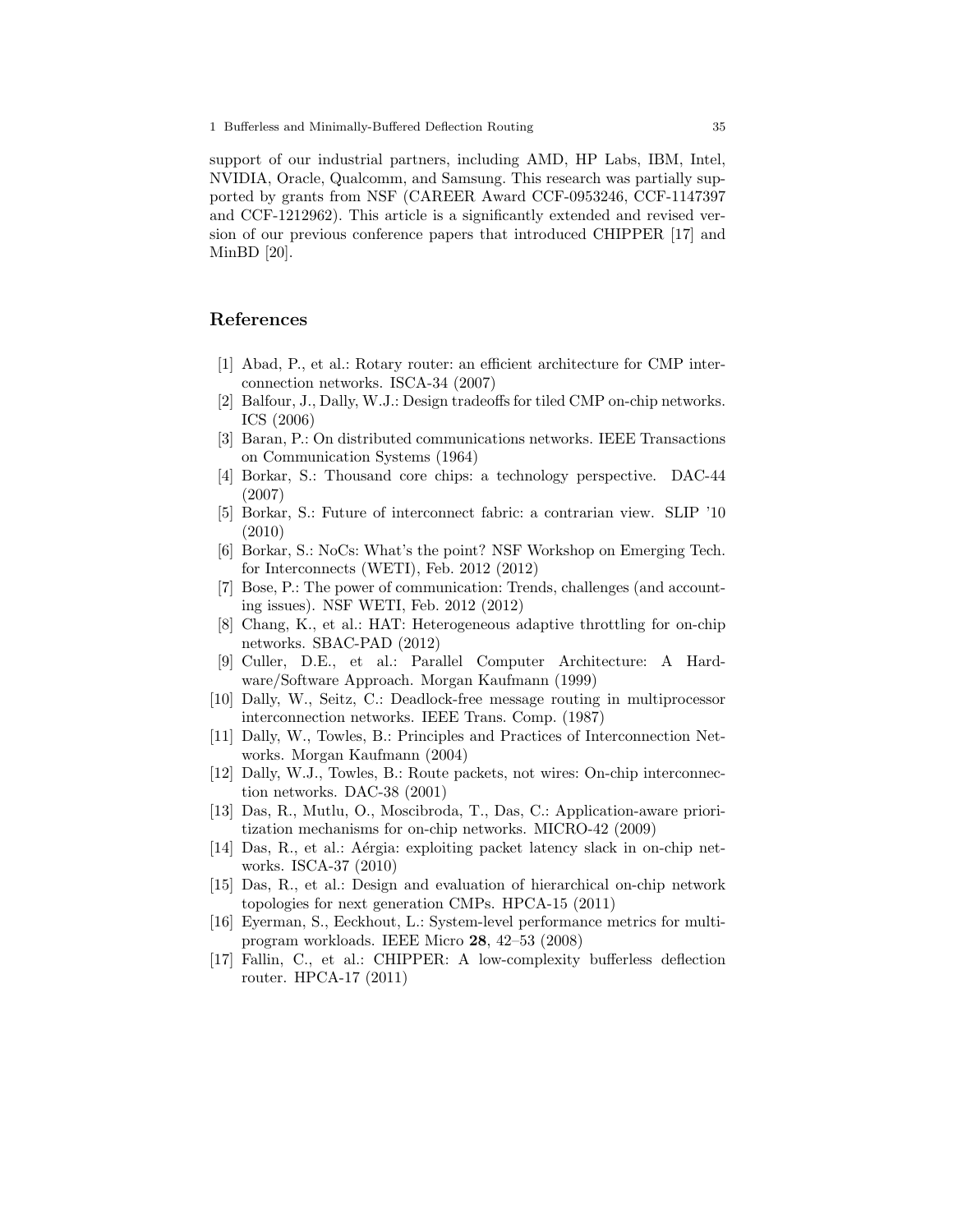- [18] Fallin, C., et al.: MinBD: Minimally-buffered deflection routing for energy-efficient interconnect. SAFARI technical report TR-2011-008: http://safari.ece.cmu.edu/tr.html (2011)
- [19] Fallin, C., et al.: HiRD: A low-complexity, energy-efficient hierarchical ring interconnect. SAFARI technical report TR-2012-004: http:  $\frac{1}{2012}$
- [20] Fallin, C., et al.: MinBD: Minimally-buffered deflection routing for energy-efficient interconnect. NOCS-4 (2012)
- [21] Gómez, C., et al.: Reducing packet dropping in a bufferless noc. Euro-Par-14 (2008)
- [22] Grot, B., Hestness, J., Keckler, S., Mutlu, O.: Express cube topologies for on-chip interconnects. HPCA-15 (2009)
- [23] Grot, B., Keckler, S., Mutlu, O.: Preemptive virtual clock: A flexible, efficient, and cost-effective qos scheme for networks-on-chip. MICRO-42 (2009)
- [24] Grot, B., et al.: Kilo-NOC: A heterogeneous network-on-chip architecture for scalability and service guarantees. ISCA-38 (2011)
- [25] Hansson, A., et al.: Avoiding message-dependent deadlock in networkbased systems-on-chip. VLSI Design (2007)
- [26] Hayenga, M., et al.: SCARAB: A single cycle adaptive routing and bufferless network. MICRO-42 (2009)
- [27] Hillis, W.: The Connection Machine. MIT Press (1989)
- [28] Hoskote, Y., et al.: A 5-GHz mesh interconnect for a teraflops processor. IEEE Micro (2007)
- [29] Jafri, S.A.R., et al.: Adaptive flow control for robust performance and energy. MICRO-43 (2010)
- [30] Kim, J.: Low-cost router microarchitecture for on-chip networks. MICRO-42 (2009)
- [31] Kim, J., Balfour, J., Dally, W.: Flattened butterfly topology for on-chip networks. MICRO-40 (2007)
- [32] Konstantinidou, S., Snyder, L.: Chaos router: architecture and performance. ISCA-18 (1991)
- [33] Kroft, D.: Lockup-free instruction fetch/prefetch cache organization. ISCA-8 (1981)
- [34] Laudon, J., Lenoski, D.: The SGI Origin: a ccNUMA highly scalable server. ISCA-24 (1997)
- [35] Lee, J., Ng, M., Asanovic, K.: Globally-synchronized frames for guaranteed quality-of-service in on-chip networks. ISCA-35 (2008)
- [36] Luk, C.K., et al.: Pin: building customized program analysis tools with dynamic instrumentation. PLDI (2005)
- [37] Michelogiannakis, G., et al.: Evaluating bufferless flow-control for onchip networks. NOCS (2010)
- [38] Moscibroda, T., Mutlu, O.: A case for bufferless routing in on-chip networks. ISCA-36 (2009)